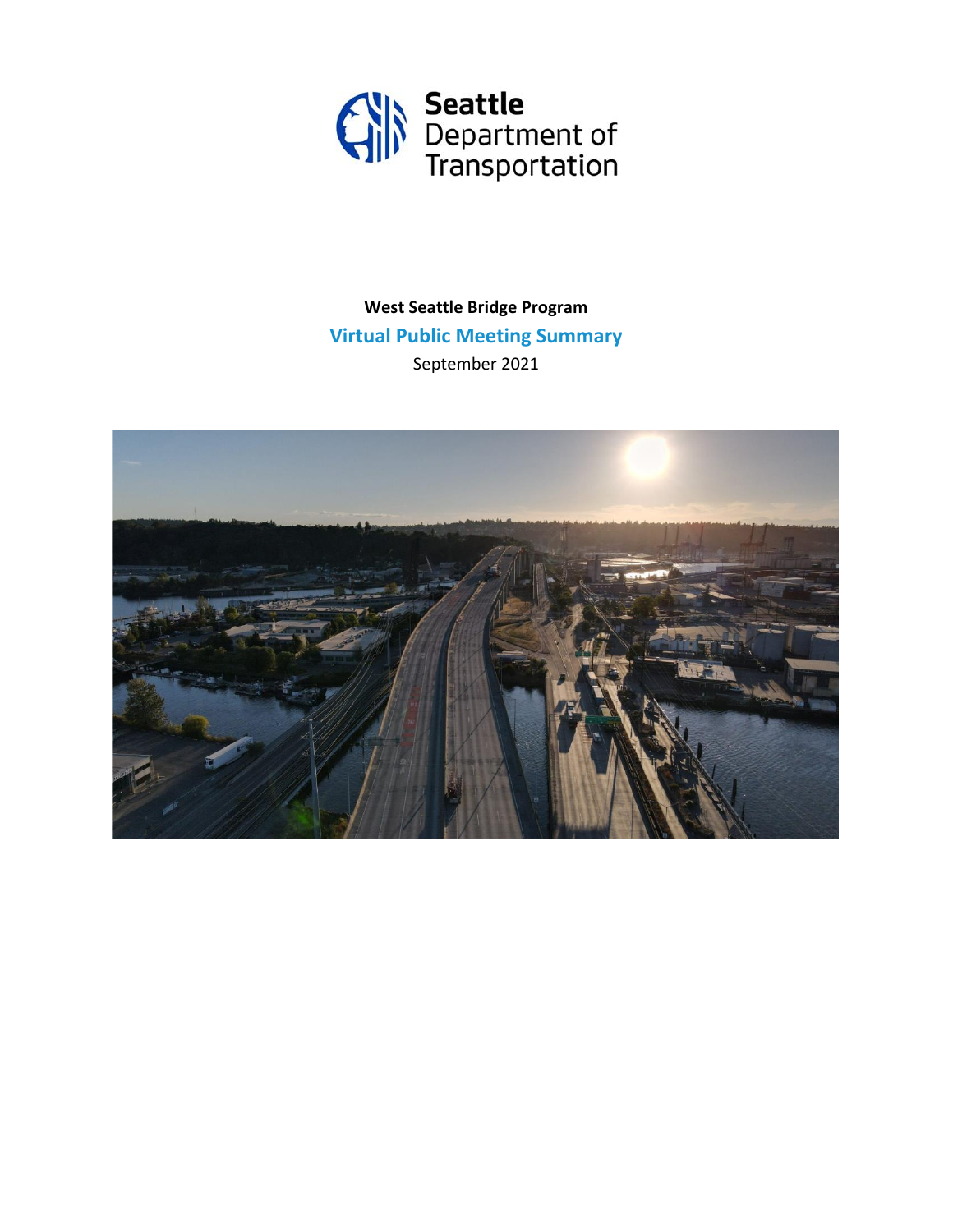# Contents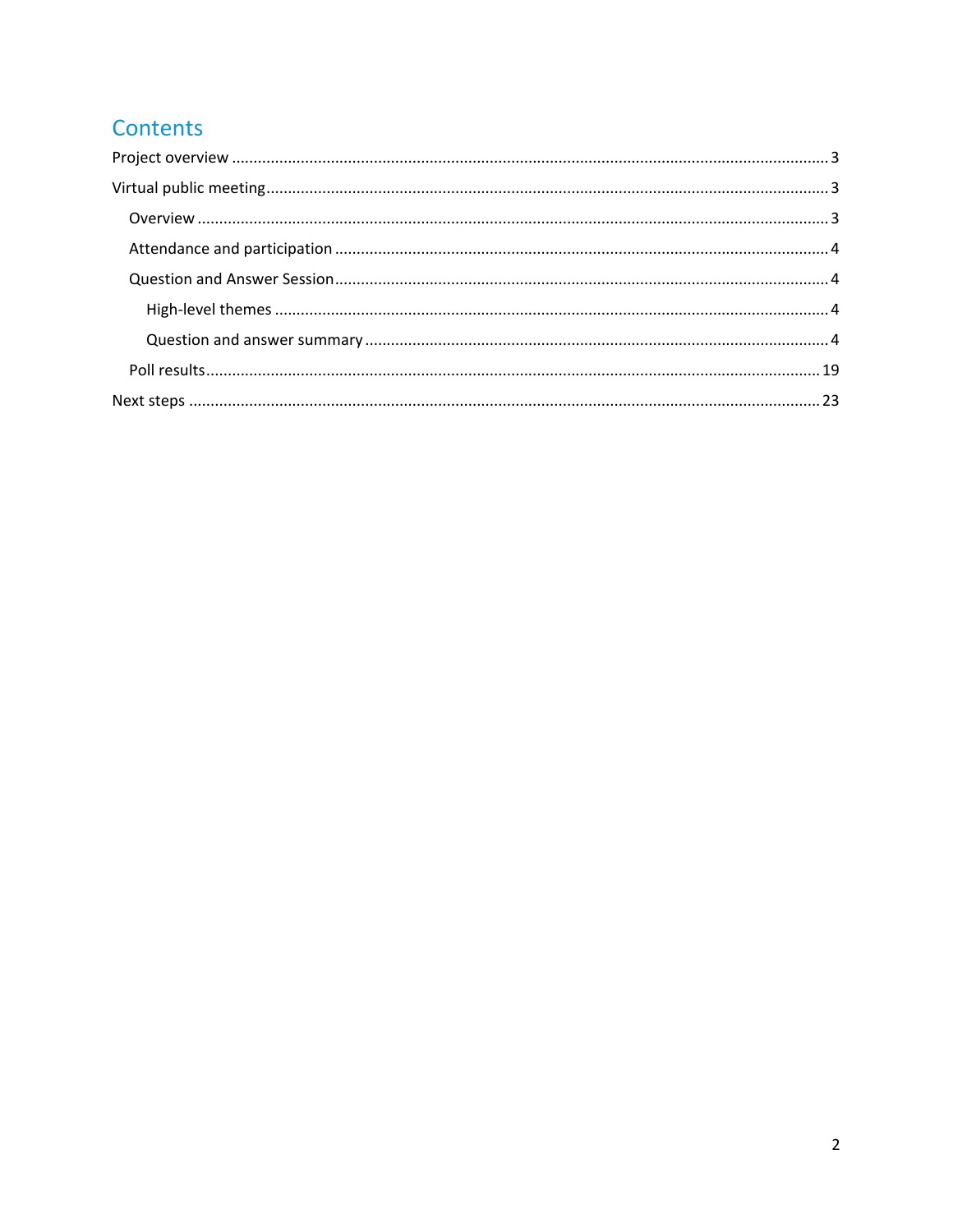# <span id="page-2-0"></span>Project overview

On March 23, 2020, SDOT closed the West Seattle High-Rise Bridge (high bridge) to all vehicle traffic. The sudden announcement to close the bridge stemmed from regular inspections that indicated accelerated growth of new and existing structural cracks. Historically, the high bridge is the city's mostused bridge, carrying an average of over 100,000 cars, trucks, and buses every day. The closure has caused a significant disruption to traffic in West Seattle, Duwamish Valley neighborhoods, and in Seattle as a whole.

[We completed phase 1 stabilization](https://sdotblog.seattle.gov/2021/01/22/the-west-seattle-bridge-was-stabilized-in-2020-through-the-emergency-efforts-of-our-expert-team-and-these-engineering-solutions/) of a two-part repair process in December 2020. Crews will begin construction for [phase 2 rehabilitation](https://www.seattle.gov/transportation/projects-and-programs/programs/bridges-stairs-and-other-structures/bridges/west-seattle-high-rise-bridge-safety-program/west-seattle-high-rise-bridge-repair) by the end of 2021, and we remain on track to reopen the high bridge in mid-2022. We're also continuing early design work for an eventual replacement of the bridge.

# <span id="page-2-1"></span>Virtual public meeting

## <span id="page-2-2"></span>**Overview**

On July 21, 2021, we hosted a virtual public meeting on Zoom from 5:30 – 7:15 PM. The purpose of the event was to share updates on the bridge repair, low bridge access, and travel options around West Seattle and the Duwamish Valley and engage with the community and answer their questions.

The format of the public meeting included a presentation, polls, and a Q&A session with panelists. Community members could submit questions throughout the presentation via the Q&A feature in Zoom or "Raise Your Hand" during the Q&A session to be called on. At the event of the meeting, SDOT shared a video of interviews with West Seattle, South Park, and Georgetown community members, which can be viewed on our [webpage.](https://www.seattle.gov/transportation/projects-and-programs/programs/bridges-stairs-and-other-structures/bridges/west-seattle-bridge-program)

Topics discussed in the presentation included:

- Project overview
- High bridge repair
- Funding
- Traffic mitigation projects through Reconnect West Seattle
- Travel options
- Low bridge access policy updates
- How to stay engaged in the project

SDOT provided live captioning in English and interpretation in Spanish, Mandarin, and Vietnamese. A meeting recording will be posted online later with subtitles in Spanish, Korean, Vietnamese, Chinese, Khmer, Somali, and Oromo.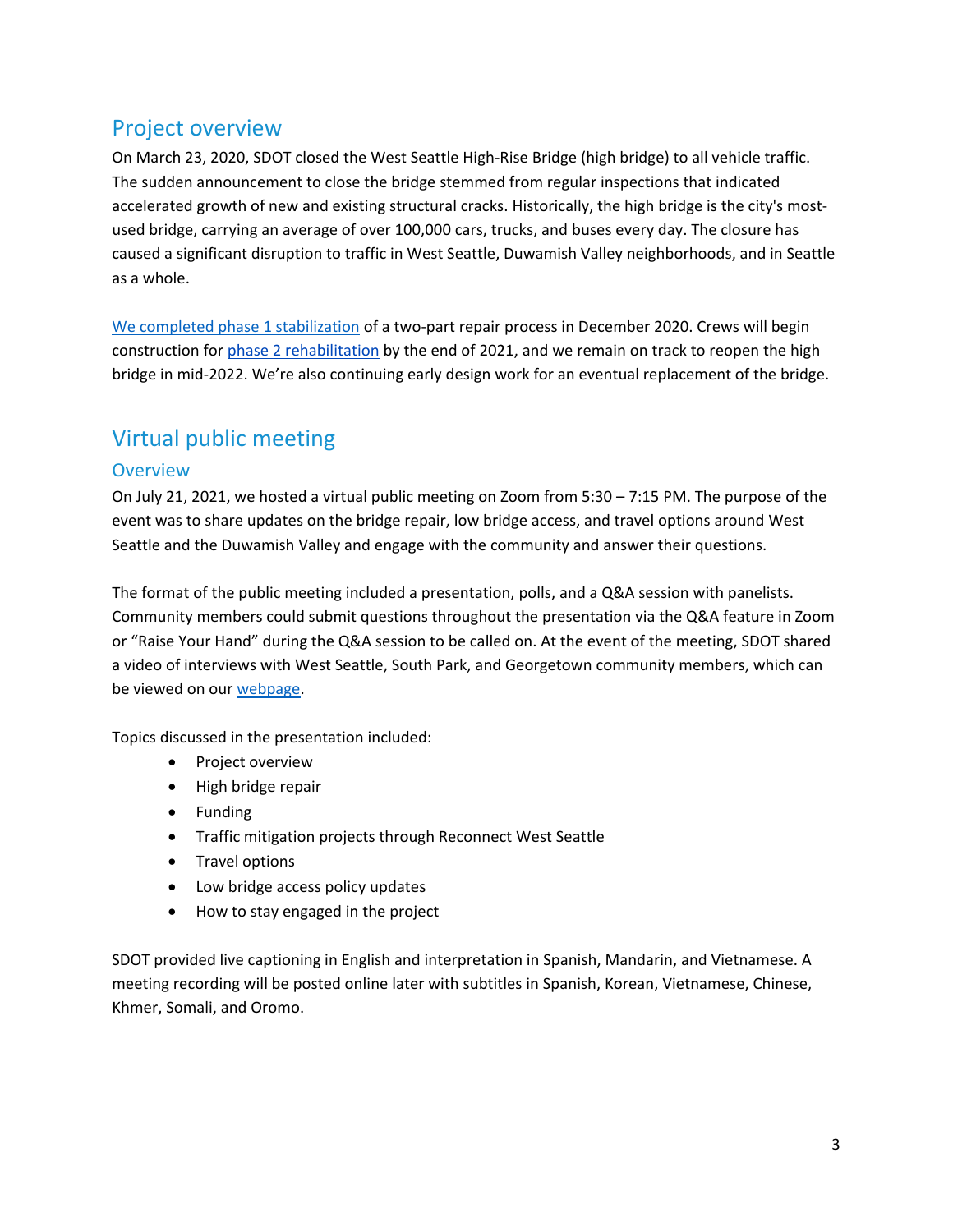# <span id="page-3-0"></span>Attendance and participation

A total of 257 people attended on Zoom and 65 viewed the meeting (in English) on YouTube. 175 questions and comments were received during the Q&A session. Some of the participants' questions were answered live by panelists during the presentation. The answered and unanswered questions are addressed in the Q&A section below.

# <span id="page-3-1"></span>Question and Answer Session

### <span id="page-3-2"></span>High-level themes

During the online presentation, attendees were encouraged to submit questions through the Zoom Q&A feature. The project team responded to some questions, starting from the questions that were submitted at the beginning of the event. They also answered some live questions. Due to the time constraints of the event, the project team was not able to address all questions.

Below we have summarized the answered questions and addressed questions that the team did not have time to answer during the virtual public meeting.

The most common themes and topics included:

- High bridge repair timeline and design methods
- Traffic mitigation projects in West Seattle and the Duwamish Valley
- Public transportation options
- Low bridge policy updates
- Replacement planning timeline and considerations

### <span id="page-3-3"></span>Question and answer summary

The following questions and answers are organized by categories/projects within the West Seattle Bridge Program.

*Note: Next to some questions, you will see a number in parentheses (e.g., (2)) This number indicates how many times attendees asked a certain question in the Q&A.*

### *High bridge repair*

### **Answered questions**

### *Q: What can be done to speed up the repair? (2)*

A: We can assure you there is urgency in our work to achieve the repairs. The design of the repairs and the material procurement are aspects of construction that take time. Everyone at SDOT is working urgently, day in and day out.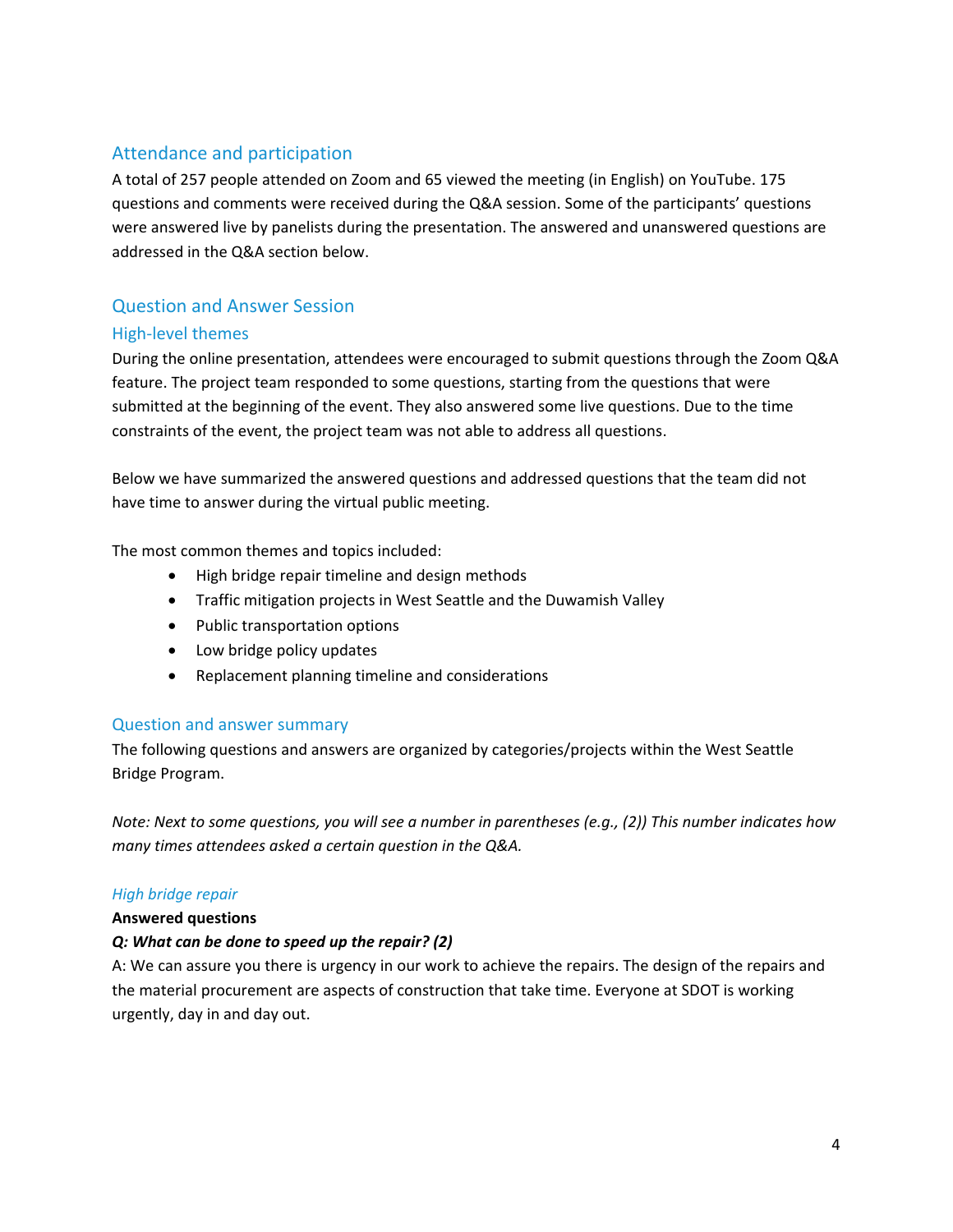### *Q: Why hasn't the design been done over the time the bridge has been closed? (2)*

A: Design has been underway for a significant portion of the closure. The stabilization design started in March, right after the closure, and the full repair design started in November 2020.

### *Q: Will a mayoral change mean changes in the bridge program?*

A: The City Council approves funding, and no dramatic change would be possible without Council support.

# *Q: What could have prevented the bridge from getting to the point it needed to close, and what's being done to keep other bridges from getting to that point?*

A: The bridge was built to the standards of the time and the construction records have not revealed a fatal flaw. The stabilization work, and repair work, require opening up the bridge deck, so whenever the problem was caught, it would have resulted in a closure. As for other bridge structures, we've added real-time monitors, including cameras, to look for the kind of problems that might require closures.

### *Q: Has SDOT considered opening the bridge for limited traffic? (4)*

A: Safety is our highest priority. The high bridge is not safe for travel. No traffic, not even a single lane of traffic, will be able to utilize the bridge until the rehabilitation is complete.

# *Q: Could adding a fourth lane on the bridge and not limiting the weight of vehicles have led to the cracking? (2)*

A: We don't plan any change to the operation of the high bridge when it opens. There's no indication that the change in travel lanes led to structural problems.

# *Q: Will the same number of lanes be used when the bridge opens? Will the 0.4-mile bus lane be removed when the bridge reopens? (3)*

A: We expect to return the bridge to its original configuration. There may be wider shoulders on the westbound side. Bus traffic was using the high bridge before the bus-only lane was installed, and will continue to use the bridge when it reopens.

### *Q: When will we start seeing workers on the bridge?*

A: This fall. However, much of the phase 2 rehabilitation work will be done inside the bridge. That means that work will be happening, but you may not always see it. Later this year, we're expecting to raise the work platforms below the bridge as we begin the final repairs.

### *Q: Did the heat wave cause any new cracks? How did the bridge perform?*

A: Our stabilization work prevented anything from going awry. The stabilization repairs resulted in no new cracking on the bridge. We're very confident in the work we've done.

### **Unanswered questions**

### *Q: Why is the repair taking so long? When does the next phase of repairs begin? (3)*

A: We're following an aggressive schedule to design and complete the high bridge rehabilitation work and remain on track to reopen the bridge in mid-2022. You might have seen that we recently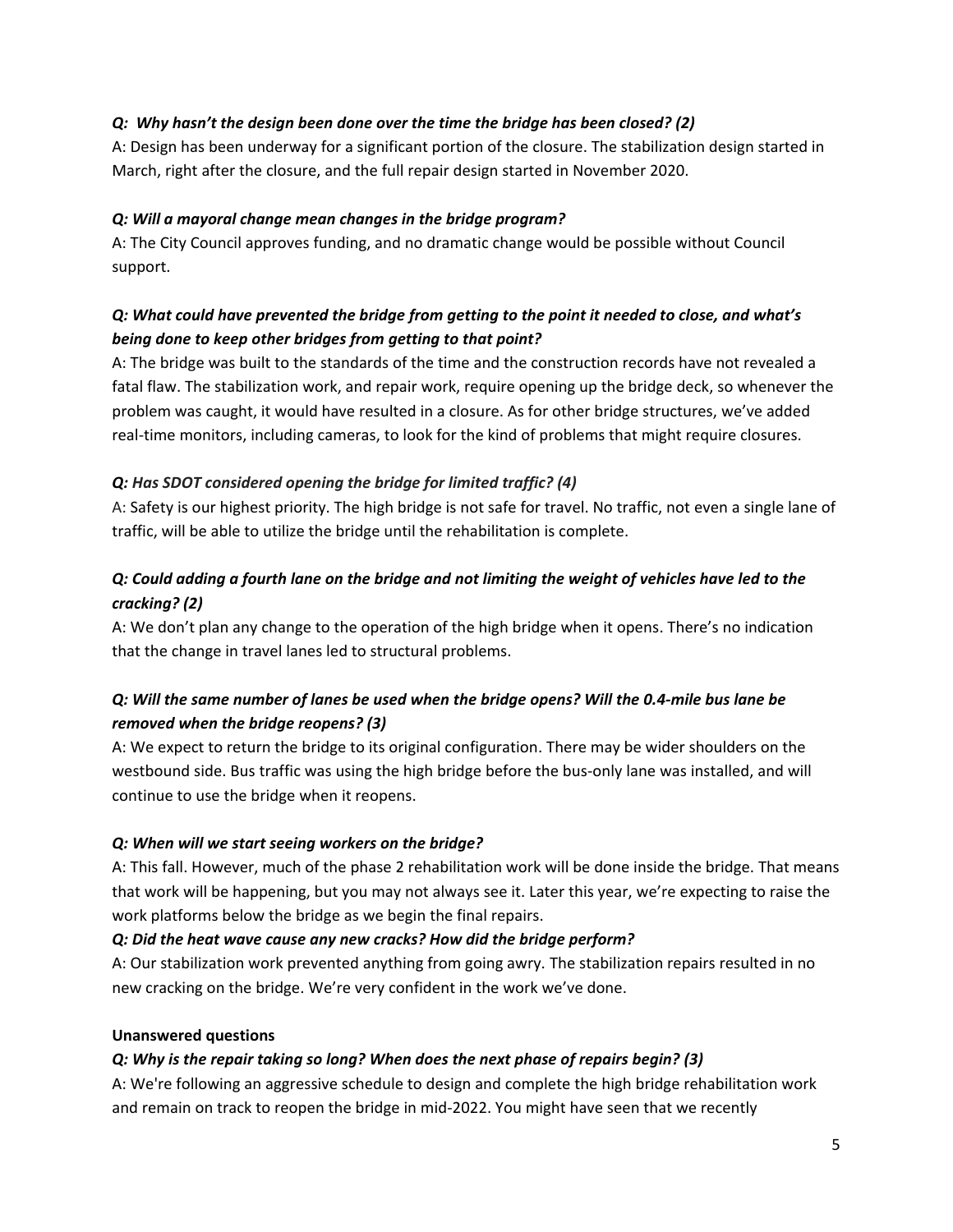announced on our blog that our teams have reached the intermediate design milestone, and in May, [we](https://sdotblog.seattle.gov/2021/05/19/kraemer-north-america-selected-to-construct-final-phase-of-west-seattle-high-rise-bridge-repairs/)  [selected the construction firm Kraemer North America to complete the final phase of West Seattle High-](https://sdotblog.seattle.gov/2021/05/19/kraemer-north-america-selected-to-construct-final-phase-of-west-seattle-high-rise-bridge-repairs/)[Rise Bridge](https://sdotblog.seattle.gov/2021/05/19/kraemer-north-america-selected-to-construct-final-phase-of-west-seattle-high-rise-bridge-repairs/) repairs. Kraemer will begin final repairs this year and work to reopen the bridge in mid-2022.

During phase 1 stabilization, which we completed in December 2020, our teams added post-tensioning to stabilize the bridge until we had a clear path forward on whether we were going to rehabilitate or replace the high bridge.

As we've been developing the [design of phase 2](https://sdotblog.seattle.gov/2021/07/14/wsb-intermediate-design/) repairs, the extensive monitoring that was in place before and throughout the stabilization work is continuing. This monitoring has shown that the bridge is behaving as expected, even in February's snow and June's heat, keeping us on schedule as we simultaneously worked to complete intermediate design and advertise the construction contract. This next phase (rehabilitation), which will begin later this year, takes us to the finish line so the bridge can re**-**open to vehicle traffic.

### *Q: Is there any chance the bridge might open prior to mid-2022? Please define mid-2022. (2)*

A: We'd love to see the bridge reopen sooner than expected. But we also want to do the work that's needed and give the construction contractor the time and resources they need to complete the job safely. We'll share a more detailed reopening schedule once we establish a detailed construction schedule with the contractor.

### *Q: How much funding is required to complete the repair? (2)*

A: We have secured \$37.7M in federal funding. Remaining sources of funds will come from federal, state, and local resources and grants, and from local partners.

### *Q: Is the construction contractor under contract now?*

A: In May, we selected [the construction firm](https://sdotblog.seattle.gov/2021/05/19/kraemer-north-america-selected-to-construct-final-phase-of-west-seattle-high-rise-bridge-repairs/) Kraemer North America to complete the final phase of [West Seattle](https://sdotblog.seattle.gov/2021/05/19/kraemer-north-america-selected-to-construct-final-phase-of-west-seattle-high-rise-bridge-repairs/) High-Rise Bridge repairs. Kraemer has been working with us on design and they will begin final repairs later this year and work to reopen the bridge in mid-2022.

# *Q: How likely is it that the opening of the bridge will be delayed due to most of the actual construction happening in the winter months?*

A: We rehabilitate bridges in Seattle year-round and have contingencies built in for unexpected delays. We are optimistic that the work can be completed in time to reopen the bridge in mid-2022.

### *Q: What is the estimated length of time this revision to the bridge will last (in years)?*

A: We expect the repairs to the bridge to last up to 40 years with continual maintenance. To be ready when the time comes, we are continuing to plan for an eventual replacement.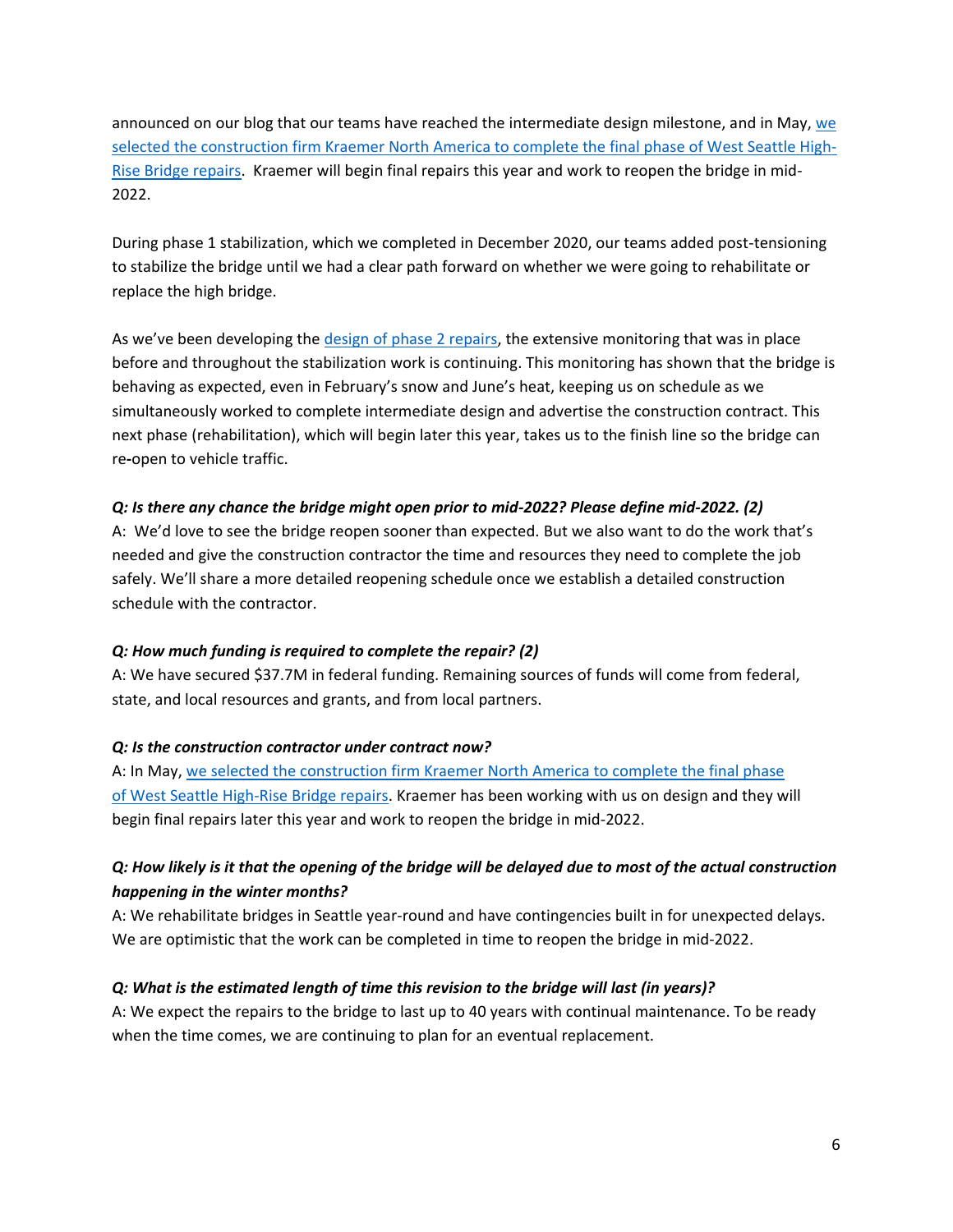# *Q: Are you able to provide a safety rating for the bridge, prior to the closing, and what you are anticipating the rating to be after it reopens? And what is the safety rating of the low bridge currently? (2)*

A: We maintain a list of bridges, ranked based on their condition, to determine ongoing maintenance and replacement needs of all City-maintained bridges. One of the things we look at is bridge "load rating," which evaluates a bridge's ability to support different vehicle weights. Our phase 1 stabilization work was an important first step to increase the load rating of the high bridge. Once phase 2 rehabilitation is complete, the bridge will go through extensive testing to ensure that the bridge is safe for travel again.

### *Q: What is the plan if a major earthquake happens?*

A: If a major earthquake occurs, the West Seattle High-Rise Bridge (high bridge) and Spokane St Swing Bridge (low bridge) will be inspected for damage. We will look for signs of structural damage and determine the next steps. We will also communicate that information transparently to the public.

### *Q: What can be done to keep the freight trucks off of the high bridge when it reopens? (2)*

A: There are no plans to limit freight that meet legal load requirements from using the high bridge.

### *Q: Can some of the materials for repair be procured before this fall?*

A: We're working on getting the materials ordered and delivered as soon as possible, and may be able to procure some materials as soon as October 2021.

# *Q: The post-tensioning cables are routed in an arch, parallel to the contour of the bottom of the bridge. So, when the cables are tensioned, do they pull the arch of the bridge downward as tension is applied? How does that add "upward" support to the bridge structure?*

A: Post-tensioning is an important method we are using as part of the repair process. New posttensioning cables compress, or tighten, the concrete before vehicles travel on it, allowing the bridge to carry heavier loads. By post-tensioning the bridge, we are causing the concrete to flex slightly, before adding the load of traffic (see diagram). To learn more about post-tensioning and the other methods we are using to rehabilitate the bridge, visit our [high bridge repair webpage.](https://www.seattle.gov/transportation/projects-and-programs/programs/bridges-stairs-and-other-structures/bridges/west-seattle-bridge-program/west-seattle-high-rise-bridge-repair)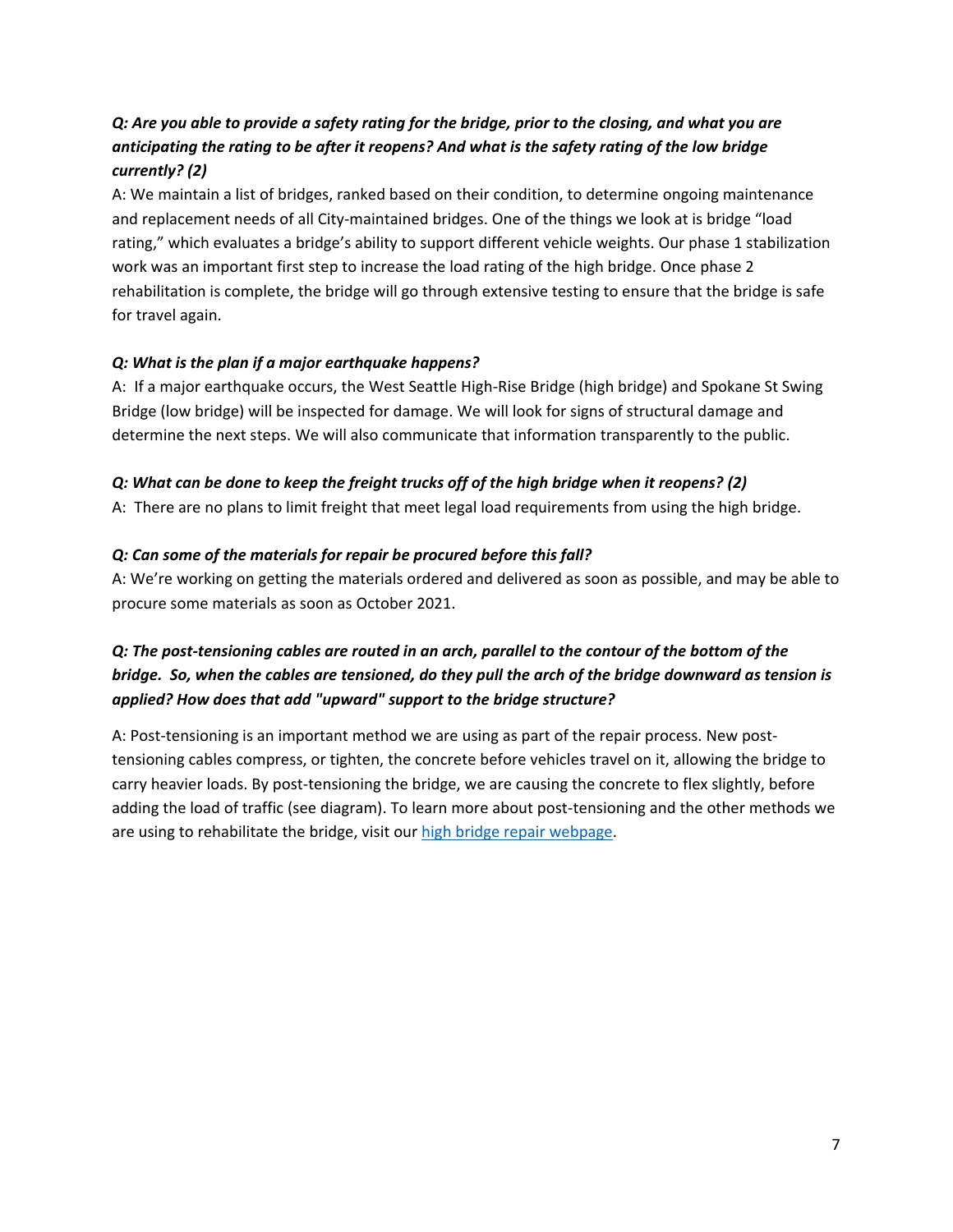

## Post-tensioned concrete: How does it work?

### *Q: Will the high bridge and the low bridge be repaved?*

A: No, the high bridge and low bridge will not be fully repaved. Our teams are reviewing opportunities to maintain and make spot improvements to the pavement on the high bridge, but plans are not yet finalized.

### *Reconnect West Seattle*

### **Answered questions**

# *Q: Have there been any thoughts on increasing the frequency of or extending hours of water taxis, and adding one from Fauntleroy? (2)*

A: King County water taxi's summer sailing schedule was set to end on October 15, however, we worked with King County to increase water taxi service to and from West Seattle this fall and winter. We will provide the funding needed to maintain full daytime service from 6 AM to 7 PM all winter long as repairs continue on the high bridge. Learn more on our [blog post.](https://lnks.gd/l/eyJhbGciOiJIUzI1NiJ9.eyJidWxsZXRpbl9saW5rX2lkIjoxMDMsInVyaSI6ImJwMjpjbGljayIsImJ1bGxldGluX2lkIjoiMjAyMTA5MTcuNDYxMTU0NzEiLCJ1cmwiOiJodHRwczovL3Nkb3RibG9nLnNlYXR0bGUuZ292LzIwMjEvMDkvMTUva2luZy1jb3VudHktd2F0ZXItdGF4aS10by1hbmQtZnJvbS13ZXN0LXNlYXR0bGUtd2lsbC1pbmNyZWFzZS1zZXJ2aWNlLXRoaXMtd2ludGVyLWZ1bmRpbmctcHJvdmlkZWQtdGhlLXNlYXR0bGUtZGVwYXJ0bWVudC1vZi10cmFuc3BvcnRhdGlvbi8_dXRtX21lZGl1bT1lbWFpbCZ1dG1fc291cmNlPWdvdmRlbGl2ZXJ5In0.mm6g5q9q4a27fpga2aHpbqUVa760bPqXYg6NylpM2_8/s/1295702473/br/112562131955-l)

### *Q: There's construction everywhere – how is it being coordinated? (2)*

A: We understand your concerns about construction on detour routes. We are coordinating construction projects and we do everything we can to be sure we can complete work in off-peak hours, especially if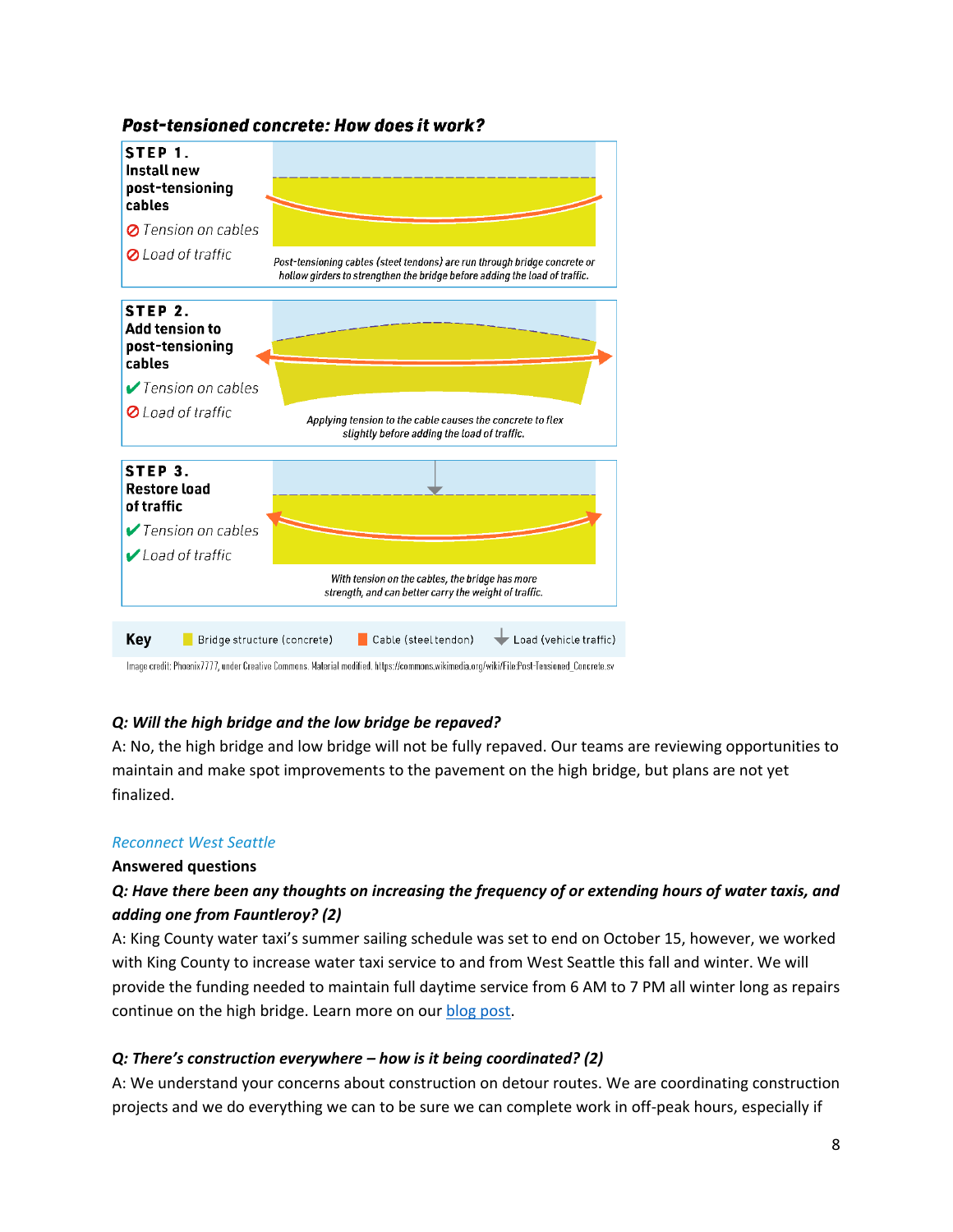it's along the detour routes. We're constructing improvements now to help people move more efficiently until the high bridge reopens. Also, the Delridge Way SW/RapidRide H Line, a major construction project in the Delridge area, will be completed in mid-September.

### *Q: Is Sam Zimbabwe, the SDOT Director, working from home or commuting?*

A: Sam answered that is he is doing a mix of both. He commutes into the office on transit a couple of times a week.

# *Q: What is law enforcement doing to prevent line cutting, especially at the SR 99/509 on-ramp by the transfer station?*

A: Law enforcement is the best way to address line cutting. There has been enforcement in this area and we'll continue this effort.

### *Q: How are you addressing residential side street safety?*

A: Regarding residential street safety, we've been focusing on traffic calming through the Home Zone program in Highland Park, South Park, and Georgetown. We also evaluate reports of increased speeding or traffic volume concerns on neighborhood streets. Please email westseattlebridge@seattle.gov if you have specific areas you want to see evaluated.

# *Q: How can all these construction projects improve traffic – should we be doing so many while the bridge is closed?*

A: Large- and small-scale projects have been completed to improve traffic. Some of these projects require construction, such as the vital emergency traffic signal at Highland Park Way SW and SW Holden St. Traffic improvements are essential to improve traffic flow and community safety while the high bridge is closed.

### *Q: Does SDOT intend to promote a kindness initiative for drivers using the detour route?*

A: We are all in this together. All the people on the detour routes are your friends, your family, and your neighbors. We advise you to extend to people the grace you hope they would extend to you. You will begin to see signage around the detour route mitigation projects to "please be kind."

### *Q: Can the bike paths be cleaned? (2)*

A: Yes, we can look into cleaning the bike paths. You may be happy to know that we swept the Duwamish Trail on July 23. If you have specific issues that you'd like to bring to our attention, please consider reporting it via the [City of Seattle's Find It Fix It app](https://www.seattle.gov/customer-service-bureau/find-it-fix-it-mobile-app).

### *Q: Why did all construction projects have to start at the same time?*

A: We're trying to mitigate the bridge impacts as quickly as we can. There is no perfect time to start a construction project. We began construction on the [Delridge Way SW RapidRide H Line](https://www.seattle.gov/transportation/projects-and-programs/programs/transit-program/transit-plus-multimodal-corridor-program/rapidride-h-line) in June 2020, in the middle of a global pandemic, and just two months after we closed the West Seattle High-Rise Bridge to traffic. The closure significantly changed the way people move through, to, and from West Seattle. The RapidRide H Line Project is expected to have the roadway work complete by mid-September.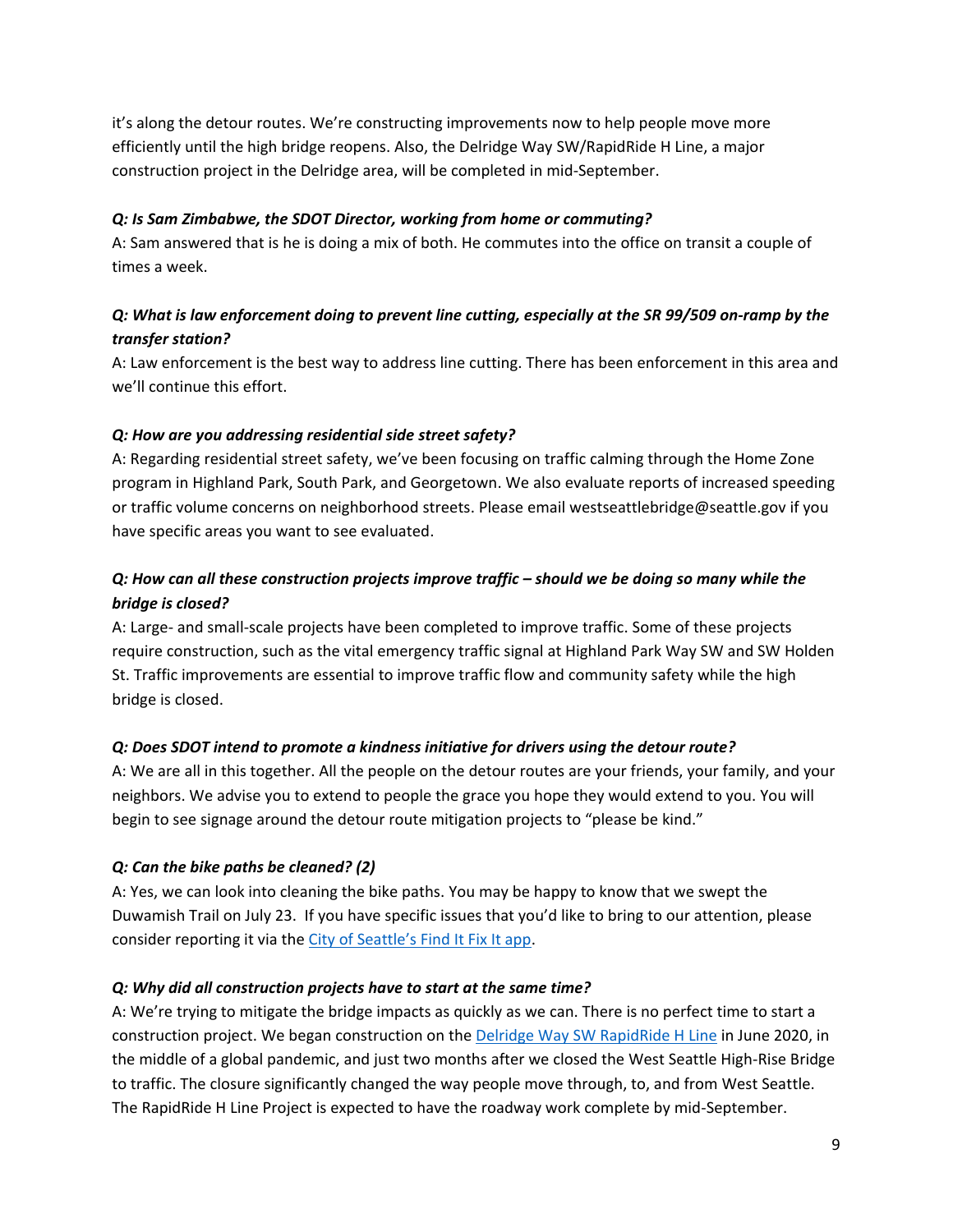In order to keep the West Seattle community moving during and after the high bridge closure, we are working as quickly and efficiently as possible to complete construction. You can learn about the Reconnect West Seattle efforts [here,](http://www.seattle.gov/transportation/projects-and-programs/programs/bridges-stairs-and-other-structures/bridges/west-seattle-high-rise-bridge-safety-program/reconnect-west-seattle-) which are a part of the West Seattle Bridge project. As far as timing goes, it is also important to note that we did not know the path forward for the high bridge was going to be repaired until [November 2020.](https://sdotblog.seattle.gov/2020/11/19/the-fastest-path-building-on-months-of-stabilization-work-major-repairs-slated-for-west-seattle-high-rise-bridge/#:~:text=Today%2C%20Mayor%20Jenny%20A.,stabilization%20work%20concludes%20in%20December.)

## *Q: The intersection of SW Thistle St and 35th Ave SW has become problematic with detour traffic.*

A: The project team will analyze the signal timing and see if other improvements can be made.

# *Q: How are you managing traffic at the intersection of Highland Park Way SW and West Marginal Way SW? (2)*

A: We are constantly monitoring intersection operations and adjusting signal timing as needed, especially along detour routes. We recently completed construction at this intersection to allow for concurrent turning movements, adding more capacity for motorists and improving the pedestrian environment.

# *Q: Can you install signage at the Chelan Ave SW, Delridge Way SW, West Marginal Way SW, and SW Spokane St 5-way intersection? (3)*

A: We will be installing additional signage at this intersection to help people navigate and also avoid the low bridge if they don't have permission to use it. At Chelan Ave SW and West Marginal Way SW, we will work with the Seattle Police Department on enforcement to prevent cutting, which is the complaint we have heard most, and investigate other engineering solutions.

### *Q: How are you going to make it so that it doesn't take over an hour to get anywhere in Seattle?*

A: Through the Reconnect West Seattle, we aim to move as many people in and out of West Seattle as possible despite significantly reduced travel lanes, while also reducing the impact of detour traffic through Highland Park, South Park, and Georgetown. The number of lanes we have to cross the Duwamish River Waterway is seven less with the high bridge closed, so we are asking community members to do their part by taking transit or water taxi, or using a bike or scooter when they are willing and able to reduce travel times getting off the West Seattle peninsula.

In April, we shared the most recent Reconnect West Seattle [quarterly report](https://sdotblog.seattle.gov/2021/04/27/our-quarterly-update-on-reconnect-west-seattle/) focusing on the work we've completed to date, as well as upcoming work to improve traffic flow in West Seattle.

# *Q: Is it possible to limit the opening of the 1st Ave bridge to nighttime as long as the West Seattle bridge is closed? (4)*

A: The 1st Ave S Bridge is managed by the Washington State Department of Transportation (WSDOT). To provide feedback, contact WSDOT using [this form.](https://wsdot.wa.gov/contact/feedback) Due to the unexpected closure of the high bridge, the City has coordinated with WSDOT regarding openings of the 1st Ave S Bridge.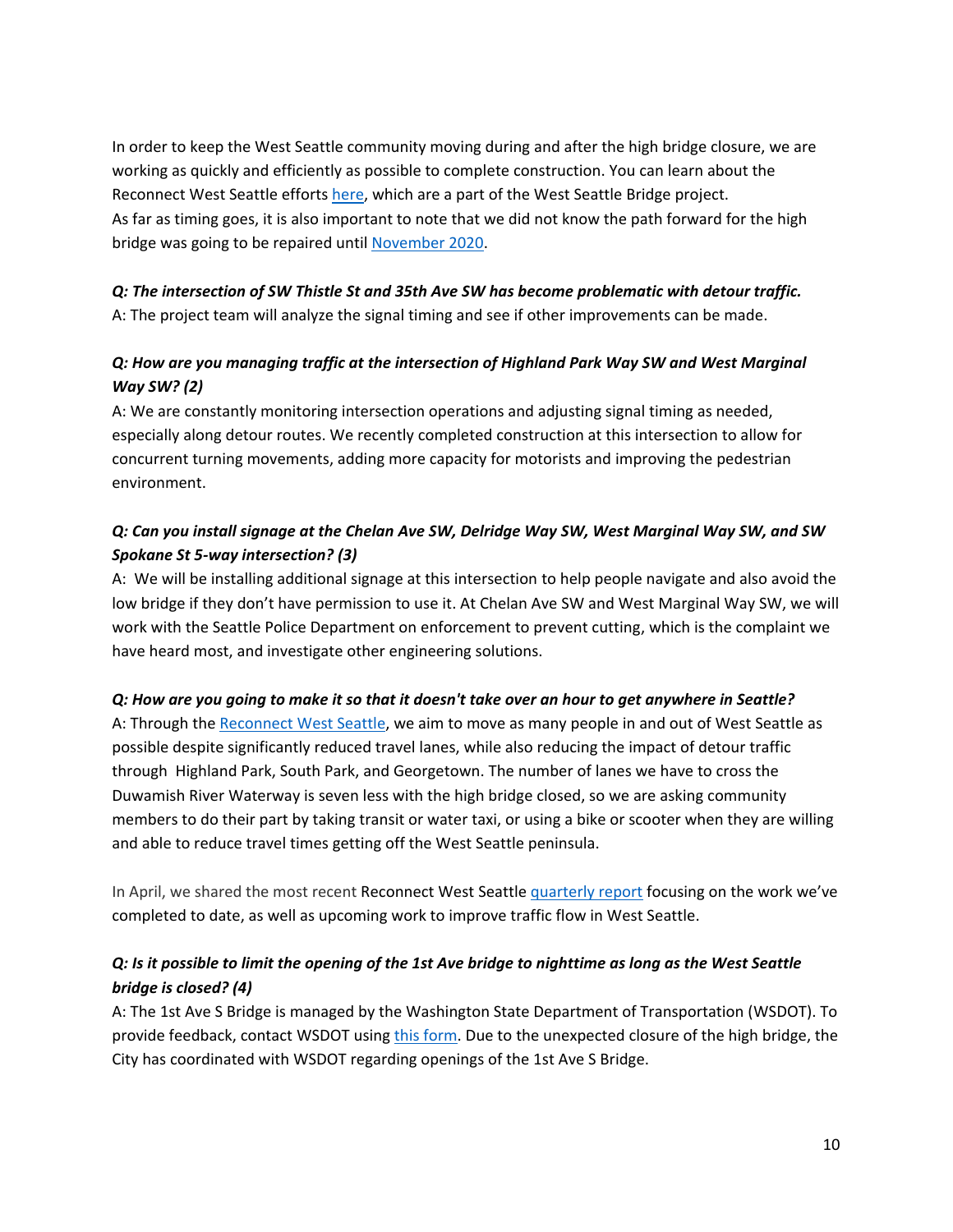#### **Unanswered questions**

# *Q: Are you aware that the traffic mitigation projects have in fact created more issues in certain cases and areas, or was that unforeseen of what was hoped for the changes? Or has there been no research/studies into the delays as a result of traffic changes?*

A: Through ou[r Reconnect West Seattle](https://www.seattle.gov/transportation/projects-and-programs/programs/bridges-stairs-and-other-structures/bridges/west-seattle-bridge-program/reconnect-west-seattle-) framework, we're making changes to improve mobility in and around West Seattle. We are implementing traffic mitigation projects to encourage traffic to stay on the arterial streets (detour routes) rather than cutting through neighborhood streets, to keep those streets moving slowly, as they were designed. We're also making improvements along the detour routes, including Highland Park Way SW and West Marginal Way SW, to keep traffic moving. We have done traffic modeling to determine how efficient those improvements would be and have found that they are beneficial to the detour routes. That said, we recognize that there are some delays caused by the construction of these improvements, so we're doing everything we can to minimize the impacts to weekday commutes and even weekend travels by having the crews start work on those projects at 2 AM on weekend mornings and wrapping up work activities by roughly 1 PM. We appreciate your patience as we implement these changes. Please be kind to your neighbors on the detour routes and the folks working on our streets and directing traffic.

## *Q: Are you considering installing dynamic speed limit signs on Delridge Way SW before the 1st Ave S Bridge?*

A: As part of Seattle's [Vision Zero](http://www.seattle.gov/visionzero) initiative to end traffic deaths and serious injuries on city streets, we are committed to the safety of people over the speed of vehicles. We have been making [changes to](https://www.seattle.gov/transportation/projects-and-programs/safety-first/vision-zero/speedlimits)  [speed limits since Vision Zero started in 2015](https://www.seattle.gov/transportation/projects-and-programs/safety-first/vision-zero/speedlimits) and the speed limit along Delridge Way SW will remain the same.

As the number of people who live and work in Seattle has grown over the past few years, the number of people who drive has remained steady but [we are seeing more people walk/roll, bike, and ride transit.](https://sdotblog.seattle.gov/2019/12/31/seattle-traffic-report-gives-an-in-depth-look-at-2018-travel-trends/) We want people to be able to travel safely in whatever way they are able. To support these speed limit changes, we have been doing a lot of work in the background, such as re-timing our traffic signals and adjusting our project designs to the new speed limit.

# *Q: Can the cameras at Highland Park Way SW and West Marginal Way SW be adjusted so travelers can see how far up the hill the traffic is? (2)*

A: The traffic camera at Highland Park Way SW and West Marginal Way SW was adjusted so that travelers can see more of the traffic on Highland Park Way SW. We also recommend that you follow the traffic queues via our [travelers webpage.](https://web6.seattle.gov/Travelers/) This page allows you to see the backups as the traffic cameras may not be able to show you the end of the queue due to the curves in the road.

### *Q: Will the water taxi operate year-round?*

A: In April 2010, the [West Seattle water taxi route](https://kingcounty.gov/depts/transportation/water-taxi/west-seattle.aspx) began operating year-round service. There are both summer and winter sailing schedules.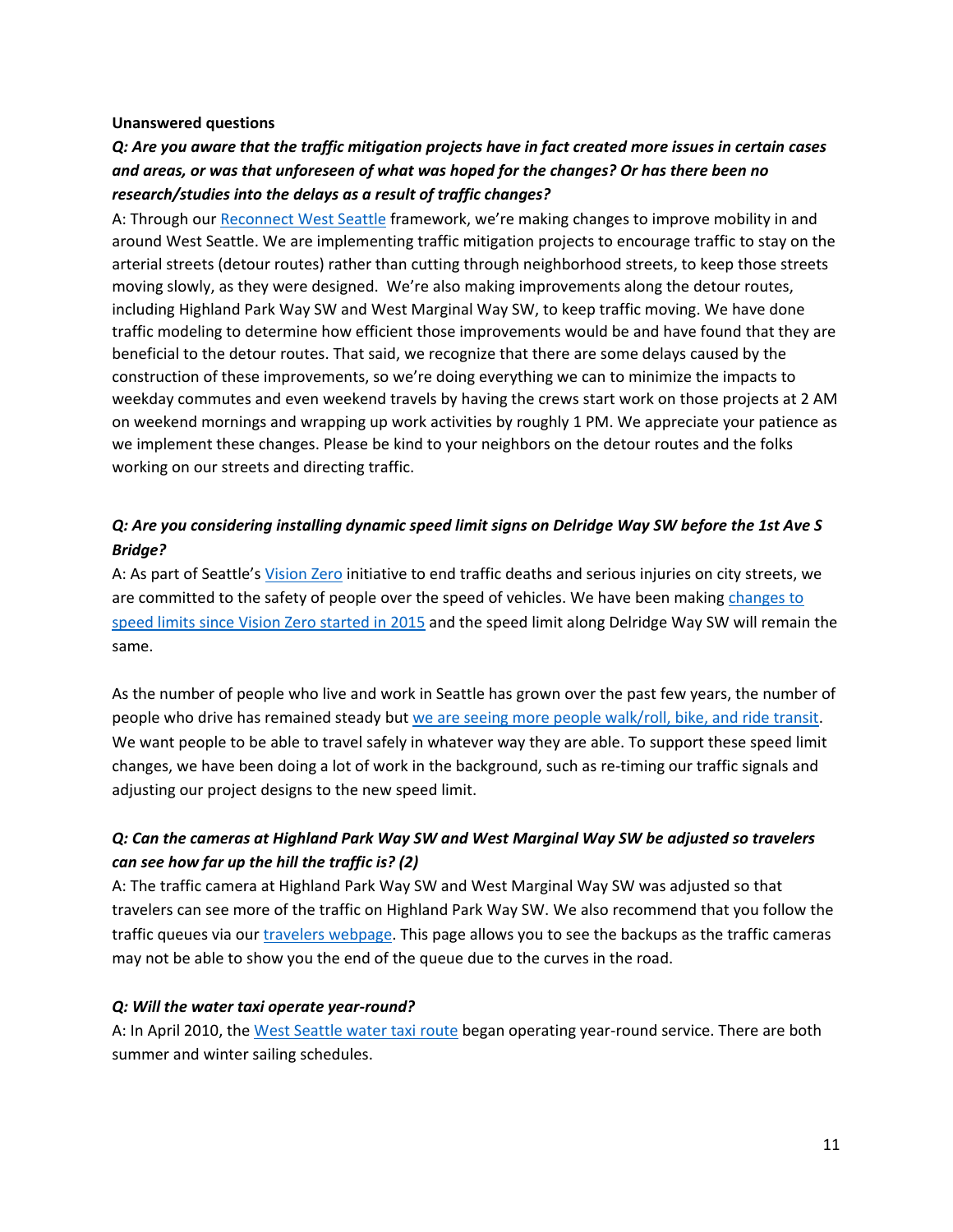### *Q: What is being done to address safety issues on East Marginal Way S?*

A: The East Marginal Way Corridor [Improvement](https://www.seattle.gov/transportation/projects-and-programs/programs/freight-program/east-marginal-way-corridor-improvement-project) Project is improving safety and reliability for movement of people and goods. In addition, in 2020, we restriped the northern section of the corridor to ensure motorists and people riding bikes are in predictable spaces, and we have sent out SDOT crew members to fix potholes on East Marginal Way S.

### *Q: Are there any plans to improve congestion both ways between SR 509 and Olson Pl SW?*

A: We are working to improve traffic flow through traffic signal timing. We base the timing on the direction of peak flow (i.e., flow out of West Seattle in the morning, into West Seattle in the evening, and a balanced pattern during the off-peak hours). You may be aware that we are making changes to the traffic signal timing at the intersection of Highland Park Way SW and West Marginal Way SW.

# *Q: How can we make more health services (specialists, labs, dialysis, behavioral health) establish in West Seattle? People who need regular services are tired of driving to the medical district/First Hill for their appointments.*

A: For people seeking life-saving medical treatment, there is a [low bridge access request form.](https://forms.office.com/Pages/ResponsePage.aspx?id=RR7meOtrCUCPmTWdi1T0G2LN7yGcqVtNhgGn-rfSUUdUQVZLTzJENDhGVVpQSTAwQVcwOUNYWlg0RS4u) Please visit our [webpage](https://www.seattle.gov/transportation/projects-and-programs/programs/bridges-stairs-and-other-structures/bridges/west-seattle-bridge-program/low-bridge-access) to see if you are eligible.

# *Q: 16th Ave SW, just north of the Highland Park neighborhood, between SW Dawson St and SW Holden, is experiencing heavier traffic and speeding. Can this area be evaluated?*

A: We have collected data and we are working with the community to install traffic calming devices on 16th Ave SW between SW Austin St and SW Dawson St. Through the Reconnect West Seattle Home Zone program, we continue to evaluate traffic safety and patterns in the Highland Park, Georgetown, and South Park neighborhoods.

# *Q: Has any consideration been given to redirecting the Fauntleroy ferries to downtown terminals until the bridge reopens?*

A: We evaluated redirecting Fauntleroy ferries to downtown terminals with [Washington State Ferries](https://wsdot.wa.gov/ferries) in spring 2020. Since Colman Dock in downtown Seattle is under construction, the dock has limitations on vehicle storage and ferry berths and cannot accommodate the Fauntleroy ferries and their traffic.

# *Q: Why has the reduction of 1 lane on West Marginal Way SW at the Duwamish Long House not been temporarily eliminated, so that the 2 lanes can ease the flow of traffic and reduce the "squeeze" that happens as travelers are heading south experience at the lane reduction?*

A: There are two "squeeze" points along West Marginal Way SW: one at the Chelan Ave SW 5-way intersection to Marginal Pl SW, and one at SW Alaska St (Duwamish Longhouse). SDOT is unable to eliminate the "squeeze" point at Marginal Pl SW, so this section acts as the limiter for southbound capacity. At SW Alaska St, poor sightlines exist with a two-lane configuration, and based on traffic counts, people driving continue to travel through the single lane above the speed limit and without delay. Learn more about the planned improvements along [West Marginal Way SW at our website.](https://www.seattle.gov/transportation/projects-and-programs/programs/bridges-stairs-and-other-structures/bridges/west-seattle-bridge-program/west-marginal-way-sw-improvements)

### *Q: Is the city considering raising the speeds back to their previously posted limits?*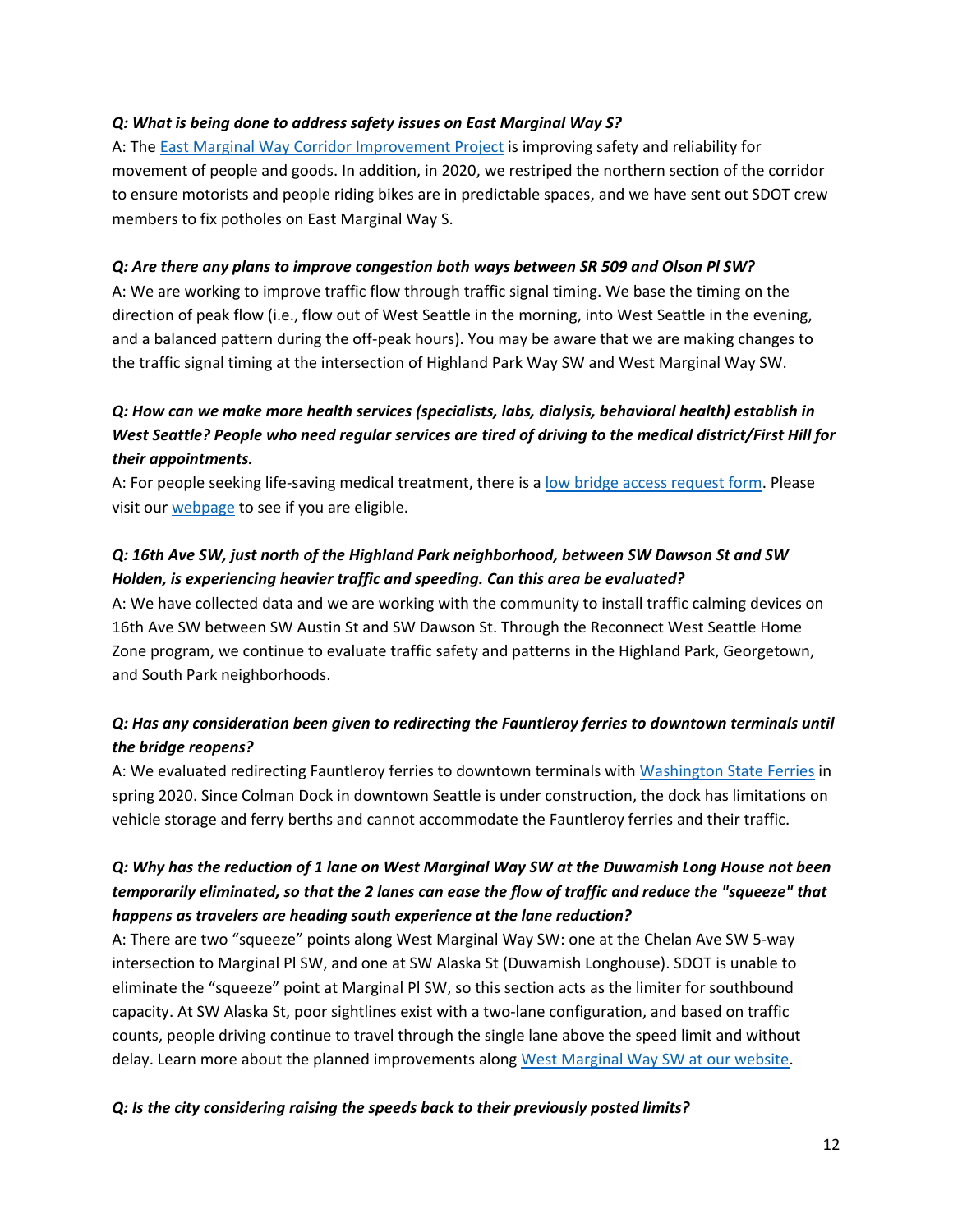A: At this time, we do not have plans to increase the speed limits in West Seattle and on the detour routes. We know that speed is the critical factor in the frequency and severity of crashes. As we redesign Seattle's highest injury streets, we are also taking systemwide approaches, like lower speed limits across the city. We've been making changes to speed limits since [Vision Zero](http://www.seattle.gov/transportation/projects-and-programs/safety-first/vision-zero) started in 2015 and the new speed limit signs are an important part of that work.

# *Q: What are the rules for the Stay Healthy Streets? Does it mean drivers can only drive one block or if you're a local you can use the streets?*

A: Stay Healthy Streets are open for people walking, rolling, biking, and playing and closed to pass through traffic. The goal is to open up more space for people rather than cars as a way to improve community and individual health. People driving who need to get to homes and destinations along Stay Healthy Streets are still able to drive on these streets; drivers should use extra caution and yield to people. Otherwise, drivers should not drive on these streets. Please visit our [webpage](https://www.seattle.gov/transportation/projects-and-programs/programs/stay-healthy-streets) for additional details.

# *Q: Traffic on the bridge was an issue before the closure. How does returning to the same traffic pattern address the previous issues of congestion and travel time? Is there anything we can do now to try and help make it easier to get in and out of West Seattle, particularly during peak commute hours?*

A: We are in the process of developing a bridge reopening plan. We will be evaluating traffic improvements that can be done in advance of the bridge opening as well as signal changes that need to occur after the reopening of the bridge. The other improvements we're making to detour routes are also intended to help reduce traffic congestion, even after the high bridge reopens.

### *Travel options*

### **Answered questions**

### *Q: Can we promote more local services in West Seattle to "stay local"?*

A: Yes, [Sal the Salmon has promoted local businesses](https://sdotblog.seattle.gov/2021/04/14/spokessalmon-sal/) and SDOT will continue to use creative means to do so. Councilmember Lisa Herbold is happy to use her weekly newsletter to promote local services. We're thankful for the Office of Economic Development (OED)'s work to fund small businesses throughout the pandemic.

### *Q: Could new park-and-ride lots be set up near the low bridge?*

A: There is a [Spokane St Park &](https://goo.gl/maps/MxnnT6kJnmK9EgTx5) Ride located under the high bridge, which is rarely used to its current capacity. This is a place with convenient access to transit that goes over the low bridge, as well as walking and biking across the low bridge.

### **Unanswered questions**

# *Q: What is SDOT doing to identify and address the different needs of commuters versus industrial/commercial users?*

A: We have done extensive data collection and analysis surrounding low bridge volumes and vehicle classification to better understand the bridge usage. We are supportive of approved users to make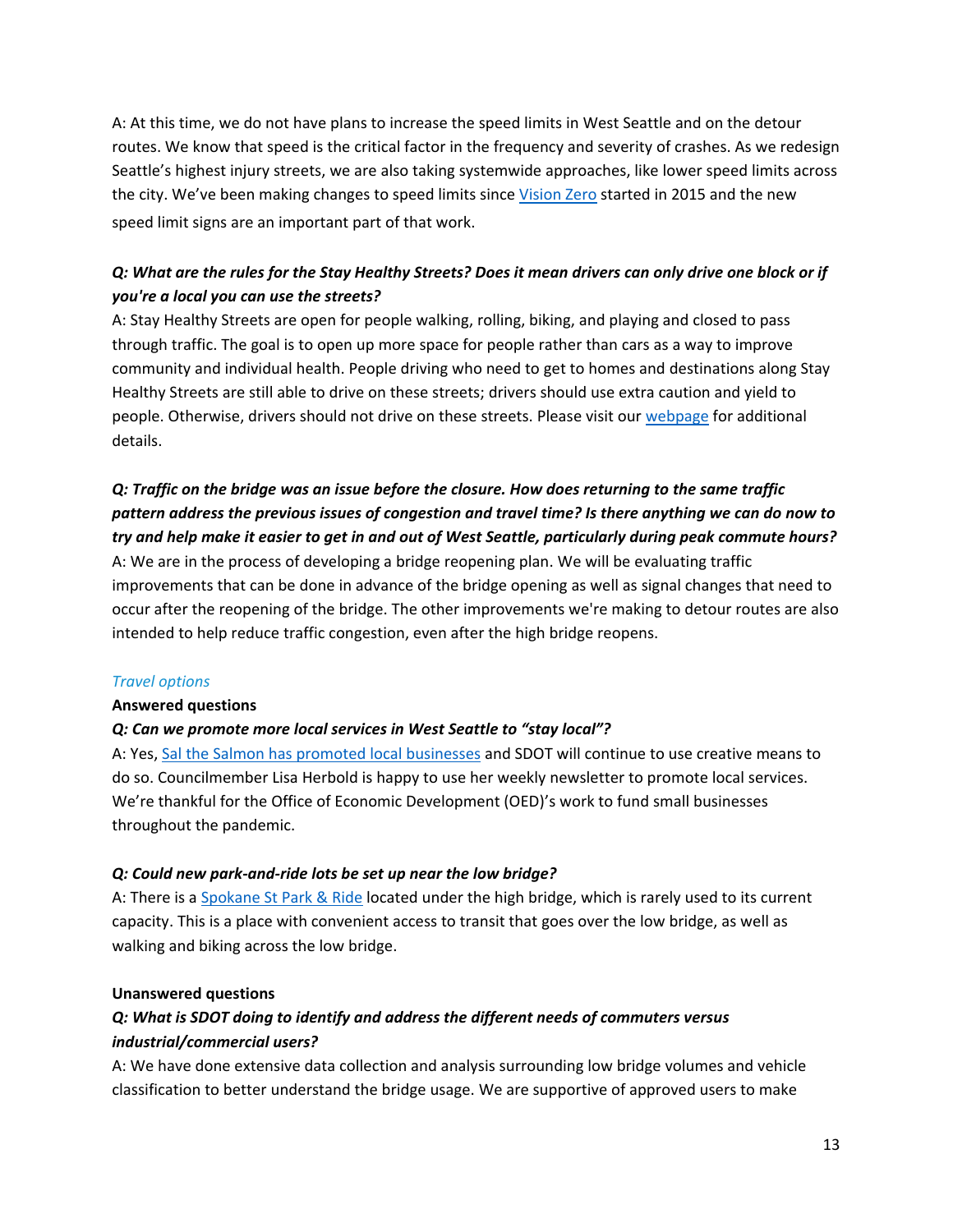urgent and unplanned trips across the low bridge. We have also worked with the University of Washington Supply Chain & Transportation Logistics Center, which provided us additional information about commercial vehicles use and need while the high bridge is closed. We continuously work with regional large employers on ways to promote alternative modes of transportation for their employees as more people begin to return to offices downtown and elsewhere in the region. We are also developing a Travel Options Rewards program to help encourage people to change a drive-alone commute trip to a multimodal or carpool option to prevent congestion.

### *Q: What are your suggestions for people who need to commute to the east side?*

A: We recommend that you explore alternative commute options to driving single-occupancy vehicles, such as [state-issued rideshare plates](https://www.dol.wa.gov/vehicleregistration/sprideshare.html) for carpools, [King County vanpools,](https://kingcounty.gov/depts/transportation/metro/travel-options/rideshare/programs/vanpool.aspx) biking, and transit. Transit riders and vanpool users can [apply for access to the low bridge,](https://forms.office.com/Pages/ResponsePage.aspx?id=RR7meOtrCUCPmTWdi1T0G2LN7yGcqVtNhgGn-rfSUUdUQVZLTzJENDhGVVpQSTAwQVcwOUNYWlg0RS4u) and people biking already have access. Please check out [King County Metro's webpage](https://kingcounty.gov/depts/transportation/metro.aspx) for transit opportunities to the east side. Also, check with your employer to see if they have any employee-commuter incentives or internal opportunities to travel in a different way, such as employer shuttles or [vanpools.](https://kingcounty.gov/depts/transportation/metro/travel-options/rideshare/programs/vanpool.aspx)

# *Q: Considering that you are adding 30,000 annual transit hours, will this mean King County Metro will be creating more jobs, or will this be spread out between the current Metro workers?*

A: Over the course of 2021, King County Metro has been working hard to hire more drivers (including hiring back many drivers laid off during the worst months of the COVID-19 pandemic) to support returning service levels. These efforts support not only the 30,000 service hours planned for West Seattle, but also the restoration of suspended transit service across the city and county.

### *Q: Can you give West Seattle residents free public transportation until the bridge is reopened?*

A: For people who live and/or work in West Seattle and South Park, our Flip Your Trip incentives program launching this month offers the opportunity to sign up to earn free rides on transit and micromobility. We also offer free vanpool. You can sign up at [www.flipyourtrip.org,](http://www.flipyourtrip.org/) and find out more about travel options in general at the **Seattle Traffic** website.

# *Q: Can West Seattle residents be compensated for time, gas, depreciation on cars, and lost income for businesses? (3)*

A: We are unable to compensate West Seattle residents. We appreciate the question and understand the impacts the bridge closure has had on residents.

#### *Low bridge access*

#### **Answered questions**

### *Q: Why can't you expand low bridge general public hours?*

A: We expanded weekend hours in April 2021 so the low bridge is open to all drivers from 9 PM to 8 AM on Saturdays and Sundays. Any updates to the low bridge access policy are informed by the close traffic monitoring and data analysis being performed by our teams, as well as by input from community members. Data has shown that demand is still high on weekdays from 5 AM to 9 PM and on weekends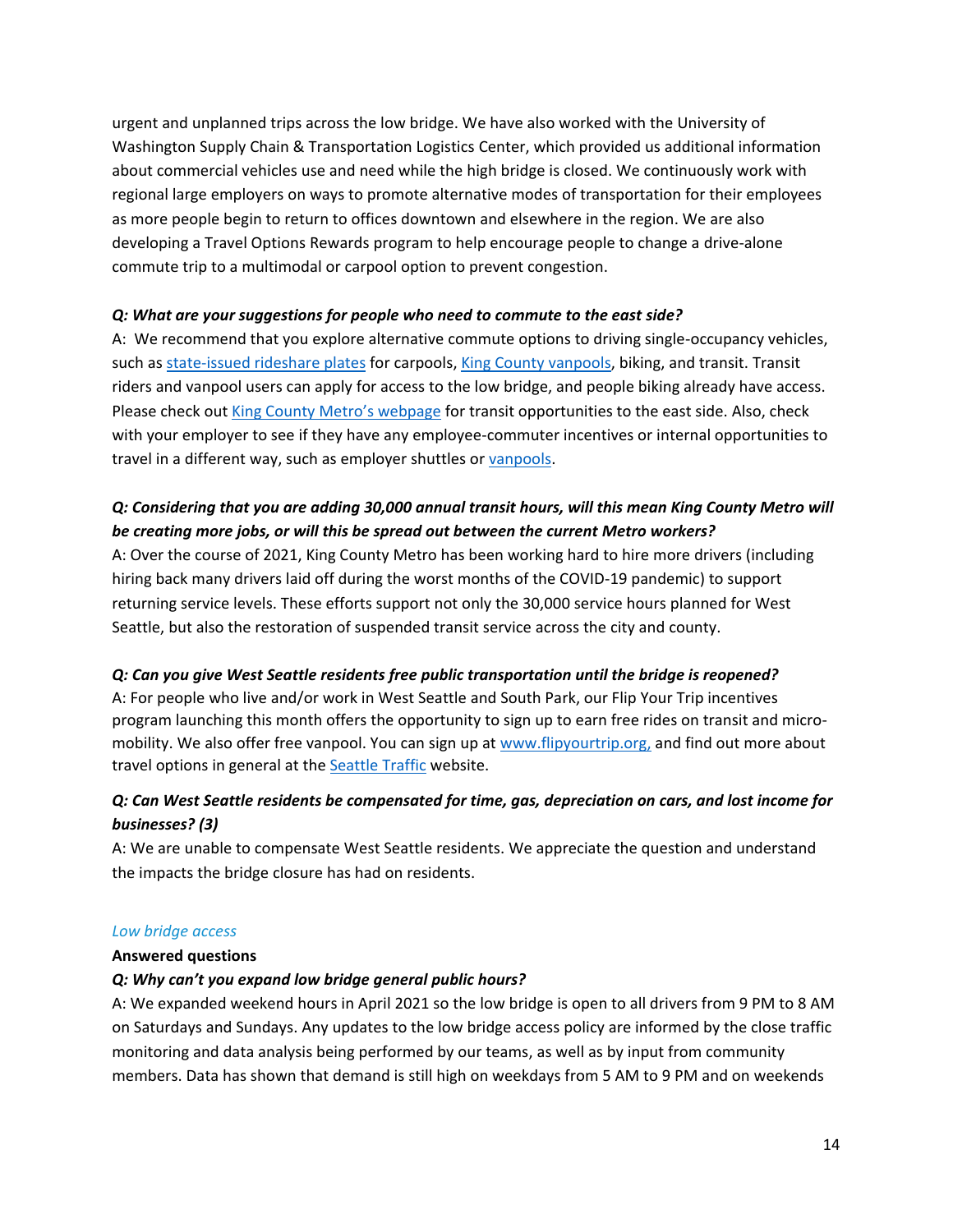from 8 AM to 9 PM. The increased congestion at these hours would exceed available capacity on the bridge and impact emergency response, transit, and freight.

### *Q: Why can't Uber/Lyft use the low bridge during restricted hours?*

A: To ensure reliable capacity and travel time for emergency vehicles, we can't expand access to all rideshare apps, including Uber and Lyft, during restricted hours. Our [low bridge access policy](https://www.seattle.gov/transportation/projects-and-programs/programs/bridges-stairs-and-other-structures/bridges/west-seattle-bridge-program/low-bridge-access) outlines our goals and objectives for low bridge access center around health, life, and safety; mobility and system operations; and economic growth and sustainability. Rideshare apps can use the low bridge during general access hours (9 PM to 5 AM on weekdays and 9 PM to 8 AM on weekends).

## *Q: Are motorcycles allowed to use the low bridge and if not, why? (2)*

A: Motorcycles and scooters (such as a Vespa) can use the [low bridge](https://www.seattle.gov/transportation/projects-and-programs/programs/bridges-stairs-and-other-structures/bridges/west-seattle-high-rise-bridge-safety-program/low-bridge) from 9 PM to 5 AM on weekdays and from 9 PM to 8 AM on weekends. At all other hours, motorcycles are not currently allowed under the dynamic low bridge access policy. While an individual motorcycle is smaller than a car, it still requires roughly the same amount of room on all sides to travel safely. This is because a large truck or bus needs just as much room to stop safely when they are following a motorcycle as they do for any other kind of vehicle. While motorcycles could travel side by side, most motorcycles travel on their own and occupy an entire lane.

*Note: The one exception to this policy is users who choose to walk a Vespa or other scooter/electricassist mobility device (class 3 mobility device) across the low bridge pedestrian path. This is permitted, and you will not receive a ticket through automated enforcement on the low bridge.*

# *Q: Will SDOT be offering low bridge passes for students who have to cross the Duwamish?*

A: School buses and regular transit are allowed to use the low bridge. Students can also apply for [ORCA](https://kingcounty.gov/depts/transportation/metro/fares-orca/orca-cards/youth.aspx)  [Youth Cards,](https://kingcounty.gov/depts/transportation/metro/fares-orca/orca-cards/youth.aspx) allowing them to ride King County Metro transit at a discounted rate. The low bridge is not available for commuting, even to school, for single-occupancy vehicles. Students who carpool can also obtain state-issued [rideshare license plates](https://www.dol.wa.gov/vehicleregistration/sprideshare.html) and then apply for low bridge access on our [webpage.](https://www.seattle.gov/transportation/projects-and-programs/programs/bridges-stairs-and-other-structures/bridges/west-seattle-high-rise-bridge-safety-program/low-bridge)

# *Q: Has SDOT considered a tolling system to mitigate traffic on the low bridge? (2)*

A: We're reducing congestion on the low bridge – and ensuring timely access for emergency vehicles, transit, and freight – by giving access to specific user groups, such as on-call medical workers and patients receiving life-saving treatment, based on need and priority. A toll would require a public vote, and might raise equity concerns because it would open access to those who could pay rather than for specific groups who need to use it for urgent trips. Restricting low bridge access is temporary while the high bridge is closed.

# *Q: Is 9 PM the best time to open the low bridge to the public? There's a backup at 8:58 PM every night.*

A: Unfortunately, a backup is likely to occur right before the restriction is lifted at whatever time the bridge becomes unrestricted. The low bridge is opened to the general public at 9 PM because the traffic demand is still high on weekdays and weekends until 9 PM.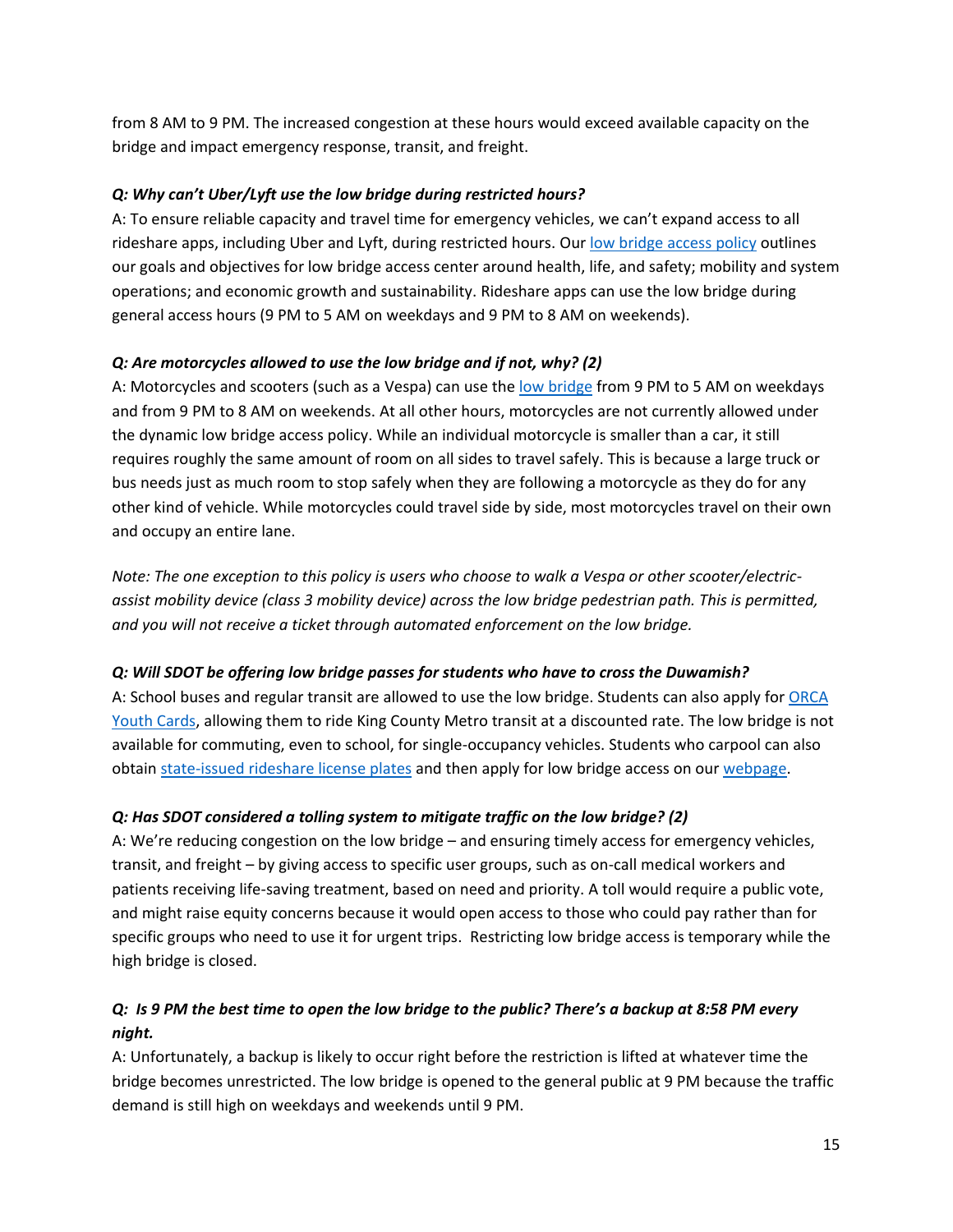### *Q: Are you coordinating the Terminal 5 opening with the Port of Seattle? (2)*

A: Yes, we're working closely with the Northwest Seaport Alliance, which is the marine cargo operating the partnership of the Port of Seattle and Port of Tacoma. Terminal 5's first berth is expected to open in early 2022. Freight is an incredibly important part of our system and that's why we need to ensure things flow smoothly.

#### **Unanswered questions**

### *Q: When can the general public access the low bridge?*

A: The general public can access the low bridge between 9 PM and 5 AM on weekdays and 9 PM and 8 AM on Saturdays and Sundays. People walking, rolling, using an electric foot scooter, or biking can cross the bridge at any time. If you use the bridge during unauthorized hours, you will receive a \$75 fine.

### *Q: Why can't 12-hour night shift medical workers use the low bridge?*

A: In April, we expanded access to on-call health care workers. Because of limited capacity on the low bridge, we prioritized on-call workers that have to reach their shifts within 30 minutes.

# *Q: Why can't trucks going to the Port and Terminal 5 go around like other freight carriers coming to West Seattle rather than all getting to use the low bridge?*

A: All freight vehicles greater than 10,001 GVWR can use the low bridge. The low bridge is a critical heavy freight corridor, particularly given the proximity to the Port and shipping terminals. Hundreds of freight trucks require access to the low bridge each day to move goods throughout the city, region, and country. By prioritizing freight movement on the low bridge, we're working to decrease heavy trucks along detour routes and maintain the economic health of our supply chains.

## *Q: What happens during an emergency response event in which a boat causes the lower bridge to open? Does the boat wait or is the emergency vehicle redirected?*

A: Per US Coast Guard regulation, maritime traffic has priority over vehicles (with exceptions if approved by the Coast Guard). However, the regulations do provide the bridge operator some discretion if an emergency arises. If an emergency vehicle is in-bound and the bridge operator is made aware with sufficient time to notify mariners that the bridge opening will be delayed, the Bridge Operator can delay the opening.

### *Q: In the future, can there be set timeframes for maritime traffic to go under the low bridge?*

A: Federal waterway navigation laws require that maritime traffic and crossings are prioritized. We cannot restrict maritime traffic on the Duwamish, but have contacted our partners at the Coast Guard to request that they avoid opening while the low bridge is open to general traffic, especially around 9PM and 5AM.

### *Q: Will the increased traffic from the additional Port opening be better regulated?*

A: The Port of Seattle is one of many businesses that help fuel the thriving economy in Seattle. We are working with the Port and recognize that in order to accommodate the increased truck traffic traveling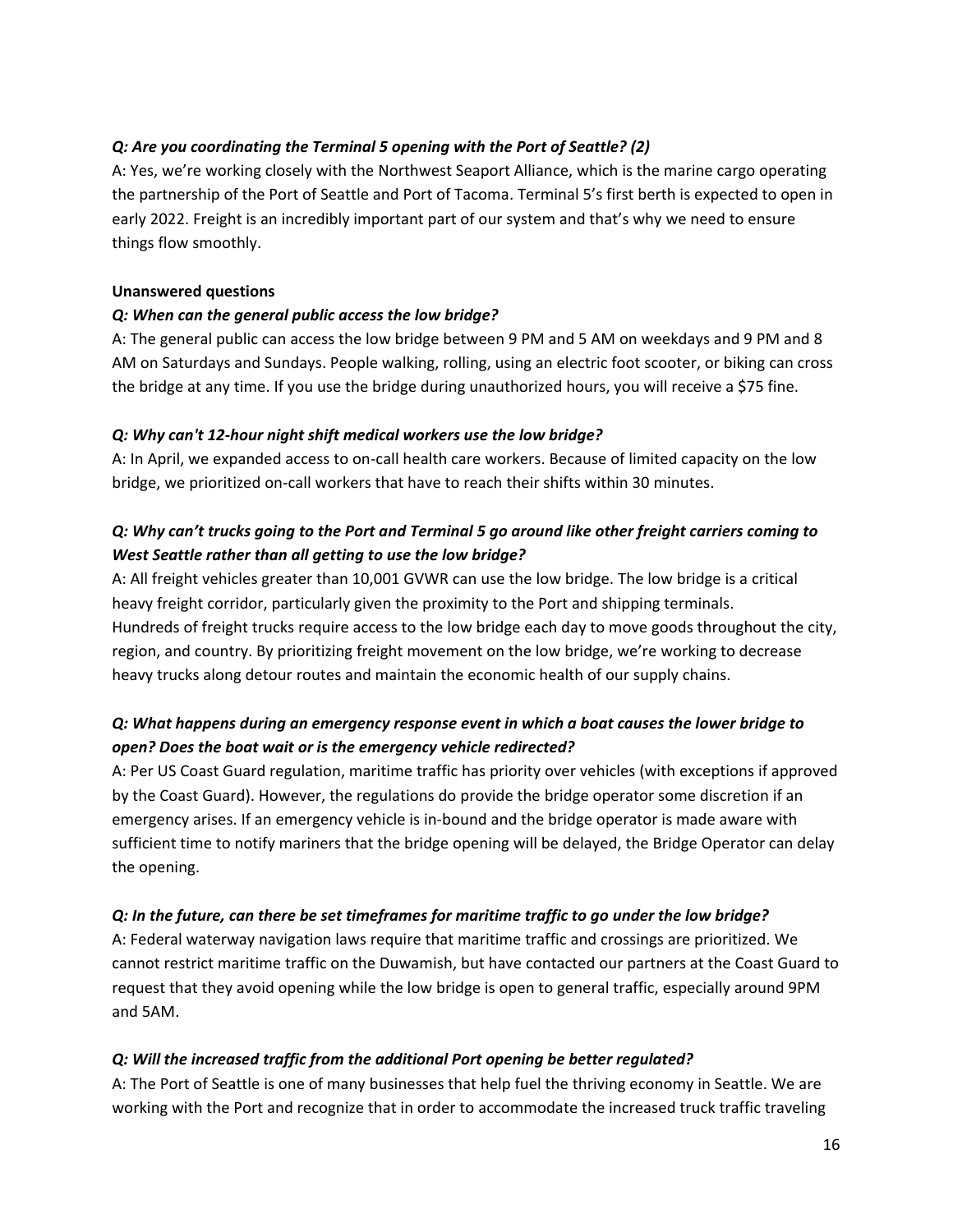to Terminal 5, we will need to further restrict low bridge access for some users. We'll work closely with existing bridge users in advance of any changes.

### *Q: Why are real estate agents not able to apply for low bridge access?*

A: Currently, we aren't expanding low bridge access to real estate agents. Real estate agents do not fit into the West Seattle-based restaurant or retail business user group category, who can use the low bridge only for urgent trips. We're prioritizing these businesses because of the disproportionate impact on these sectors by the COVID-19 pandemic.

### *Q: How are the fines being collected for bridge abuse? How much has been fined?*

A: Unauthorized vehicles on the low bridge will receive a \$75 ticket for every trip. The low bridge is photo enforced, and you will receive a ticket in the mail within a week or two of crossing. The Seattle Municipal Court handles the citation process.

### *Replacement planning*

### **Answered questions**

### *Q: Once the bridge is reopened, will work continue to plan for a replacement?*

A: Yes, replacement planning work will continue. In our current study, we're focused on determining the best location for the eventual replacement. Future work could entail pursuing funding for the future replacement and initiating the final planning, permitting, and design work as we approach the end of the bridge's service life.

### *Q: What is the plan for light rail on the new bridge? (6)*

A: Current schedules for eventual replacement of the West Seattle High-Rise Bridge and the Sound Transit West Seattle to Ballard Link Extension (WSBLE) project do not align. However, in parallel with our replacement concept evaluation, we are studying the potential challenges and opportunities of a joint light-rail and vehicular bridge to better understand if a joint structure warrants further study in the unlikely event that circumstances change and project timelines align. Regardless of this investigation, both agencies are planning future work in this constrained corridor and need to be coordinated. Our ongoing planning and coordination helps inform each other's work.

### **Unanswered questions**

### *Q: What is the plan if repair measures fail before a permanent solution is implemented? (2)*

A: In addition to the required routine bridge inspection, the continual 24/7 monitoring devices installed in the high bridge will allow us to detect and address any issues. While we expect the repair work to be successful, we are conducting the replacement planning effort which will save months of time should the department need to respond in the unlikely event of another emergency.

### *Q: Are we considering an immersed tunnel for replacement?*

A: Yes. As part of our replacement planning study, we're exploring 4 replacement concepts in locations near the bridge. Long-range planning for replacement concepts will consider potential locations on or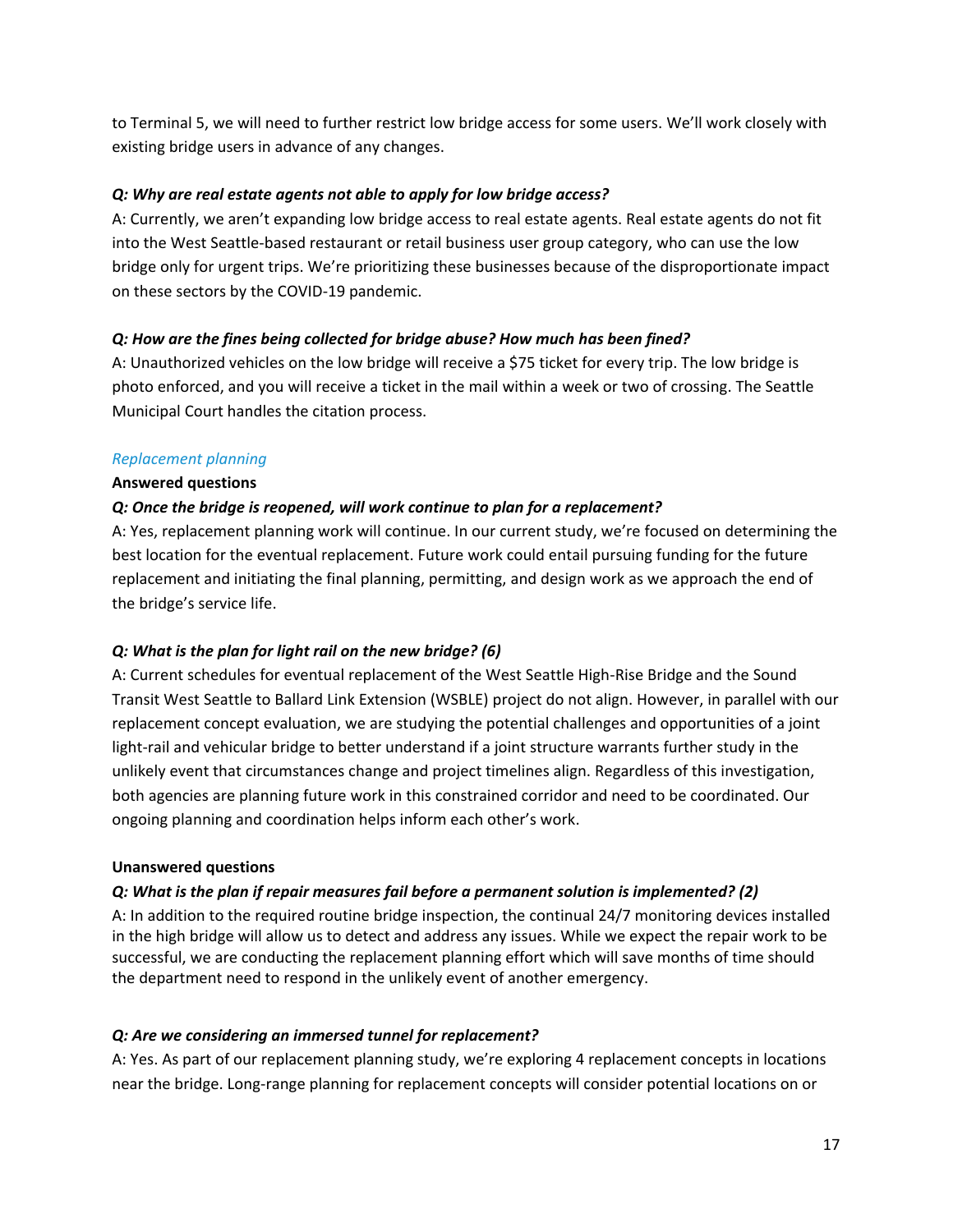near the high bridge. These replacement concept locations are just north and south of the bridge, in alignment with the existing bridge, and underground in a tunnel.

# *Q: Acknowledging that the current bridge was built correctly, but still failed unexpectedly, is the City planning to open the replacement bridge ahead of the 2060 end-of-life expectation for the repaired bridge?*

A: As we continue to work to repair the West Seattle High-Rise Bridge (high bridge), we are also [continuing to plan for an eventual high bridge replacement](https://www.seattle.gov/transportation/projects-and-programs/programs/bridges-stairs-and-other-structures/bridges/west-seattle-high-rise-bridge-safety-program/high-rise-bridge-replacement-study) so that we are ready when the current bridge nears the end of its service life around 2060.

### *Outreach and engagement*

### **Unanswered questions**

# *Q: Have we acknowledged that the West Seattle Bridge is on Duwamish Land? Can we give a special lane for tribal members when the bridge reopens?*

A: We acknowledge that we are on the land of the Coast Salish People here in Seattle, and that our work should prioritize those whose original land we are on. As such, safe access to and from culturally significant sites along the Duwamish River has been of paramount importance to us. That is why the first thing we committed to doing on West Marginal Way SW, once funding was secured, was an important set of improvements to, from, and around the Duwamish Longhouse and Cultural Center (the Longhouse). In 2021, SDOT will build an interim pedestrian signal and painted crosswalk at the Duwamish Longhouse. This interim signal will stop traffic for people crossing West Marginal Way SW. SDOT will plan and design a permanent signal for this same location in as soon as 2022. Additionally, SDOT will install a sidewalk on the west side of West Marginal Way SW in 2021 between the Duwamish Longhouse and SW Idaho St. The new sidewalk will provide direct access for people in wheelchairs and rolling to the Duwamish Longhouse from the parking lots on the east side of West Marginal Way SW and meet Americans with Disabilities Act standards.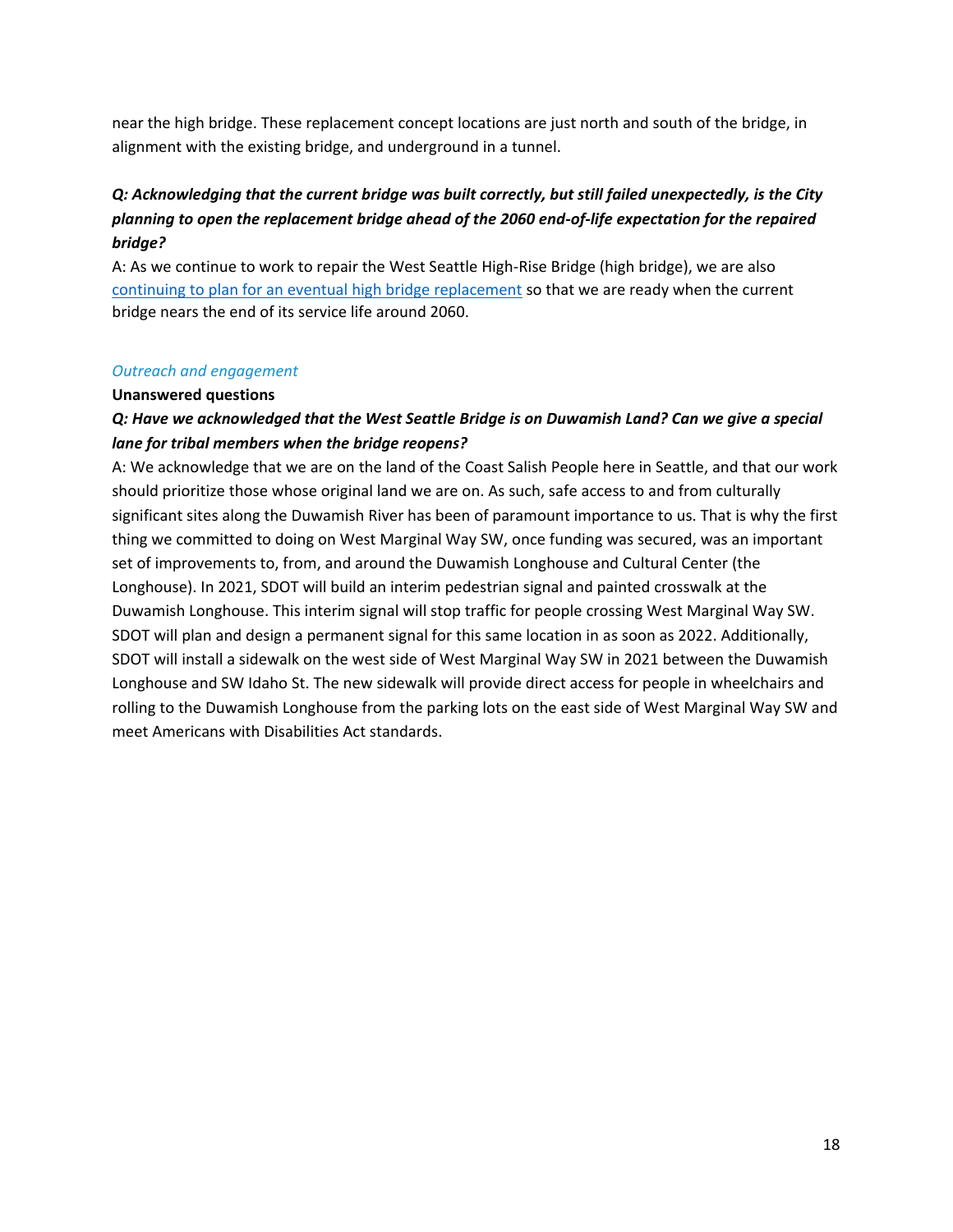# <span id="page-18-0"></span>Poll results

Four poll questions were released at different times during the presentation. The results were shared with the attendees after each polls closed.



*Question 1* | Which zip code are you tuning in from?

| Zip code                          | <b>Count</b>  | <b>Percentage</b> |
|-----------------------------------|---------------|-------------------|
| 98126                             | 22            | 19%               |
| 98116                             | 39            | 33%               |
| 98136                             | 25            | 21%               |
| 98146                             | $\mathcal{P}$ | 2%                |
| 98108                             | 1             | 1%                |
| 98106                             | 14            | 12%               |
| Other Seattle zip code not listed | 10            | 9%                |
| Zip code outside of Seattle       | 4             | 3%                |

Total respondents | 117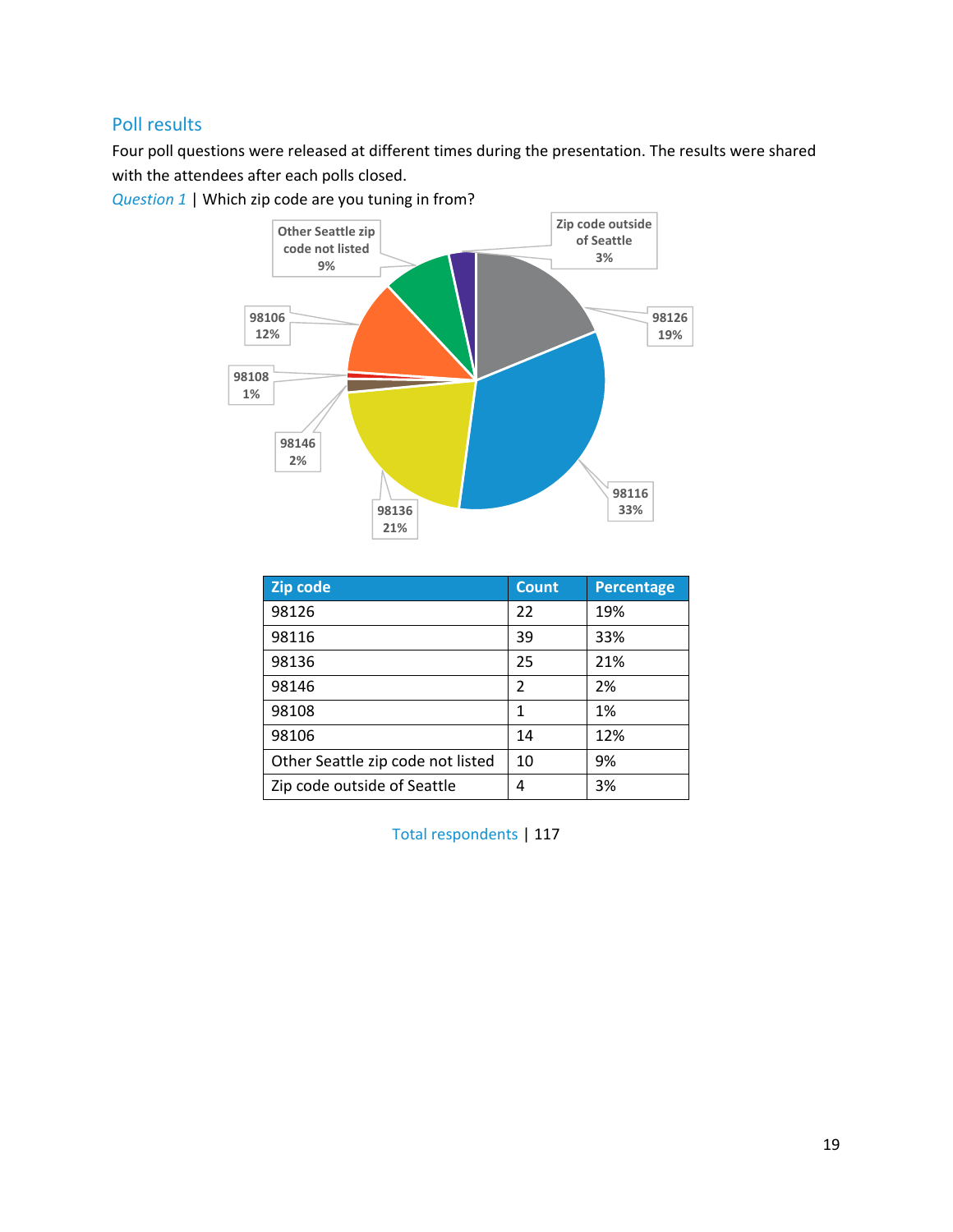



| <b>Update type</b>       | <b>Count</b> |
|--------------------------|--------------|
| Email newsletters        | 69           |
| <b>West Seattle Blog</b> | 54           |
| Mailer                   | 22           |
| Poster/flyer             | 4            |
| Social media             | 17           |
| SDOT blog                | 16           |
| Friend/colleague         | 11           |
| Project website          | 5            |

## Total respondents | 127

\*Respondents could select multiple choices; hence, the count of responses does not match the number of total respondents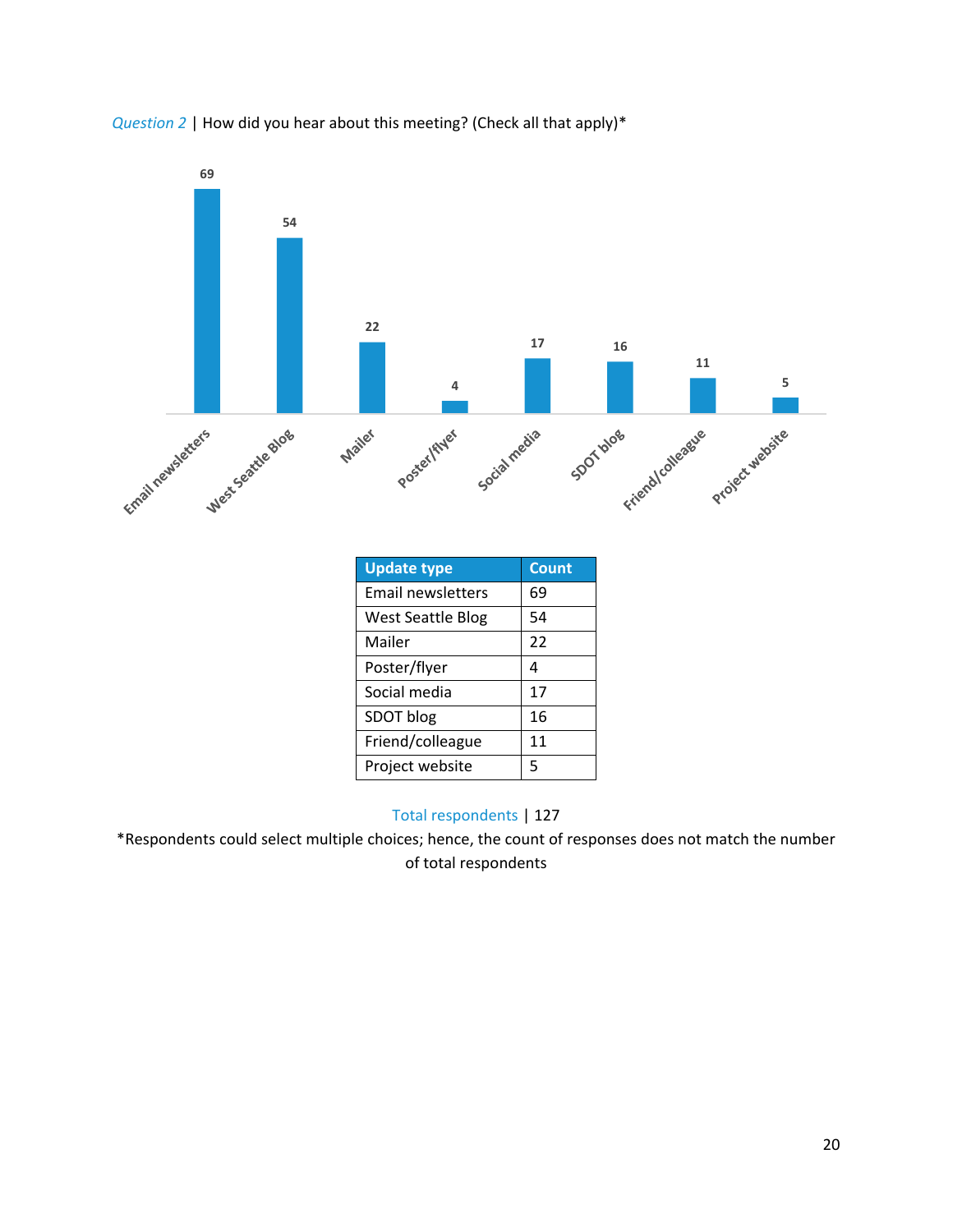



| <b>Update type</b>                                           | <b>Count</b> |
|--------------------------------------------------------------|--------------|
| Posters                                                      | 11           |
| Email newsletters                                            | 114          |
| Webpage updates                                              | 53           |
| Blog posts                                                   | 114          |
| Door-to-door flyering                                        | 13           |
| Online events (e.g., briefings at neighborhood associations, |              |
| other community meetings)                                    | 37           |
| Mailers                                                      | 41           |
| In-person outreach (e.g., tabling at the Farmers Market or   |              |
| other community events)                                      | 20           |
| Social media                                                 | 37           |
| SMS/text message notifications                               | 30           |
| Phone calls/Robo calls                                       | 3            |

### Total respondents | 131

\*Respondents could select multiple choices; hence, the count of responses does not match the number of total respondents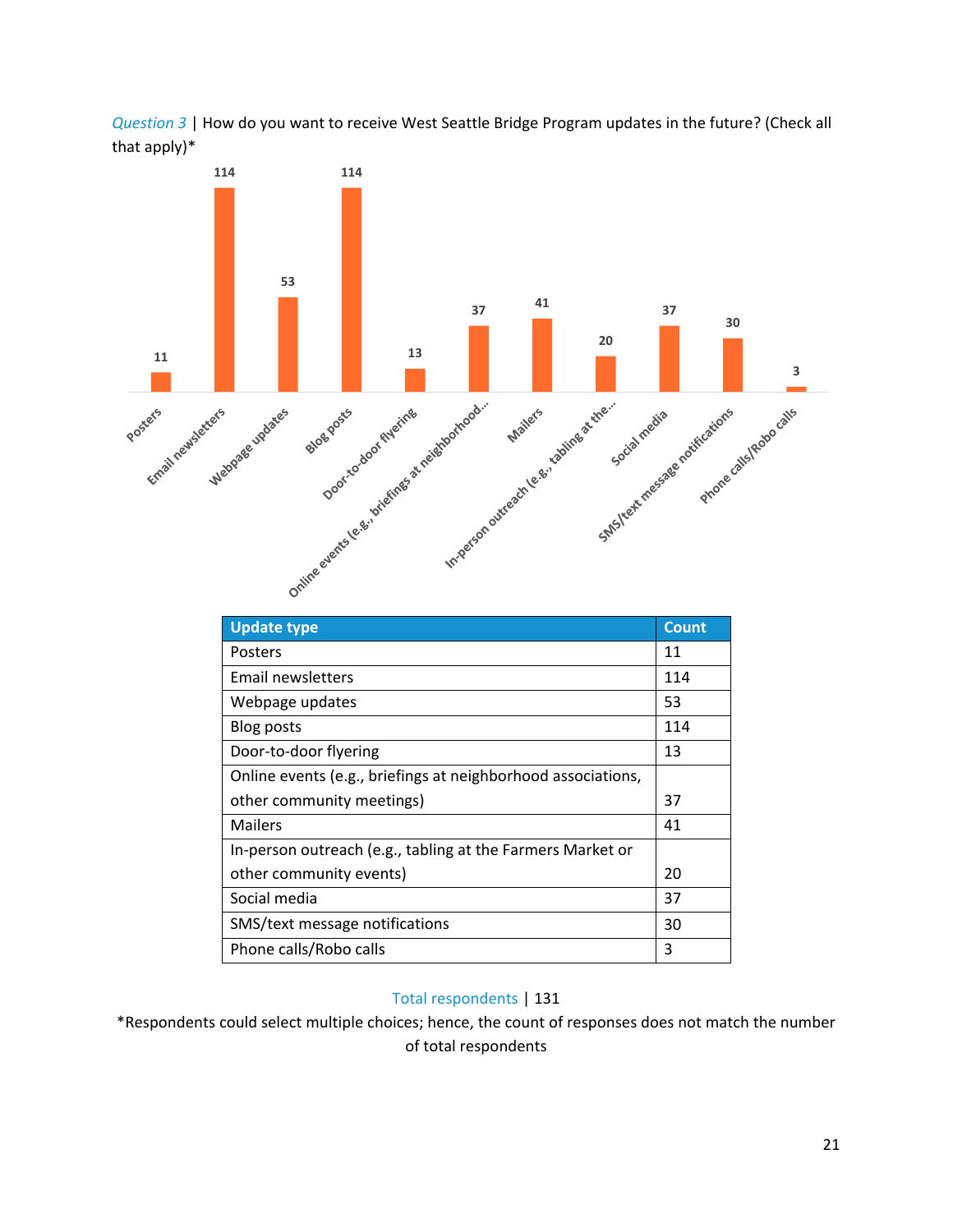*Question 4* | When you hear from SDOT, what program updates are most important to you? (Check all that apply)\*



| <b>Update topic</b>                 | <b>Count</b> |
|-------------------------------------|--------------|
| Repair progress                     | 115          |
| Traffic and mobility improvement    |              |
| projects in and around West Seattle | 86           |
| Low bridge access policy updates    | 64           |
| Route-planning                      |              |
| and mobility resources              | 40           |
| Ways to support local businesses    | 26           |
| Upcoming engagement opportunities   | 25           |
| Future bridge replacement planning  | 66           |

# Total respondents | 132

\*Respondents could select multiple choices; hence, the count of responses does not match the number of total respondents